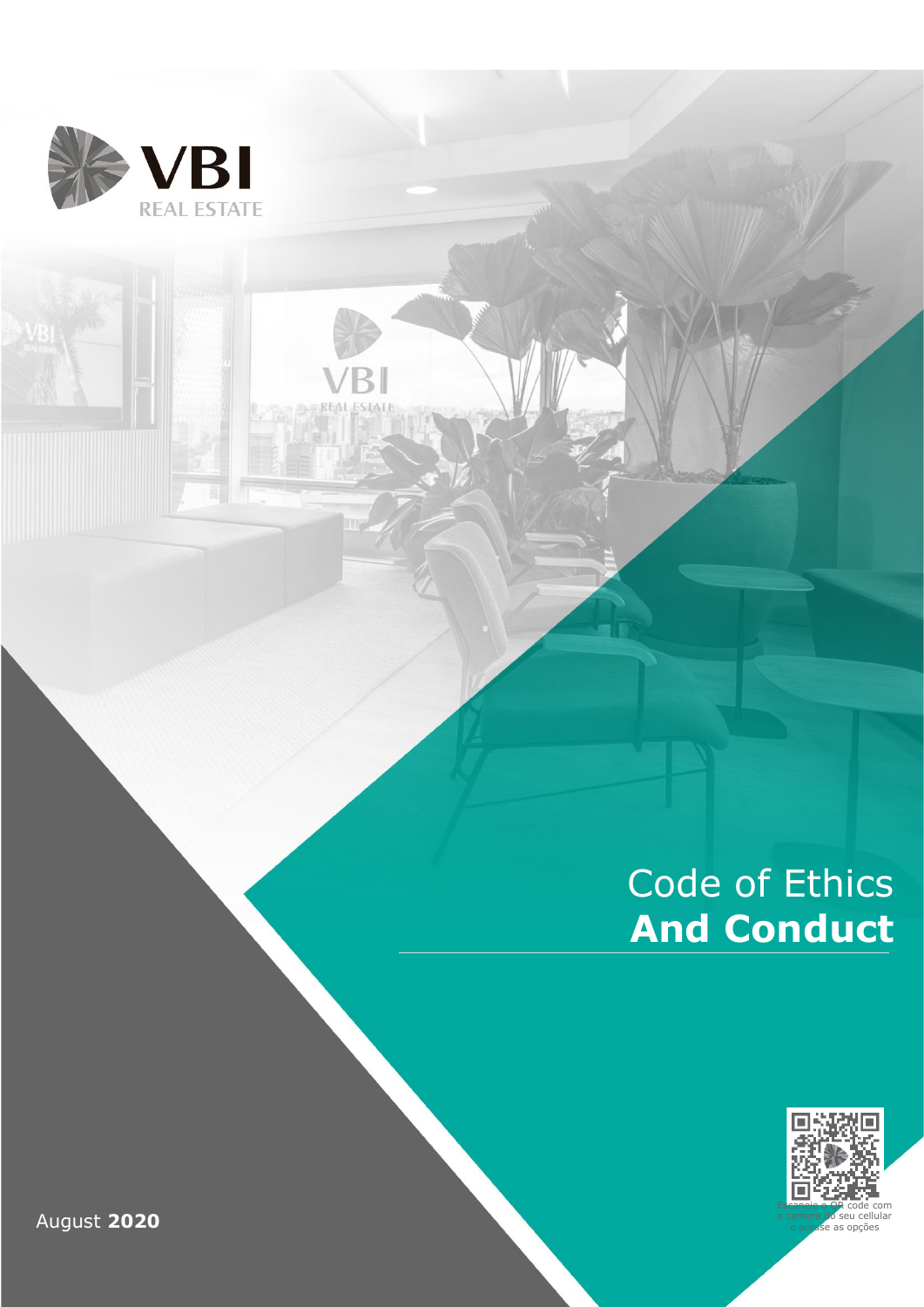

# **CONTENTS**

|    | 11.<br>11.1. |                                                                         |
|----|--------------|-------------------------------------------------------------------------|
|    | 10.          |                                                                         |
| 9. |              |                                                                         |
|    | 8.11.        |                                                                         |
|    | 8.10.        |                                                                         |
|    | 8.9.         |                                                                         |
|    | 8.8.         |                                                                         |
|    | 8.7.         |                                                                         |
|    |              |                                                                         |
|    |              |                                                                         |
|    |              |                                                                         |
|    |              |                                                                         |
|    |              |                                                                         |
| 8. |              |                                                                         |
|    | 7.7.         | RELATIONS WITH GOVERNMENT, REGULATORY AUTHORITIES, AND ASSOCIATIONS  14 |
|    |              |                                                                         |
|    |              |                                                                         |
|    |              |                                                                         |
|    |              |                                                                         |
|    |              |                                                                         |
|    |              |                                                                         |
| 7. |              |                                                                         |
|    |              |                                                                         |
| 6. |              |                                                                         |
|    |              |                                                                         |
|    |              |                                                                         |
|    |              |                                                                         |
|    |              |                                                                         |
|    |              |                                                                         |
|    |              |                                                                         |
| 5. |              |                                                                         |
| 4. |              |                                                                         |
| 3. |              |                                                                         |
| 2. |              |                                                                         |
| 1. |              |                                                                         |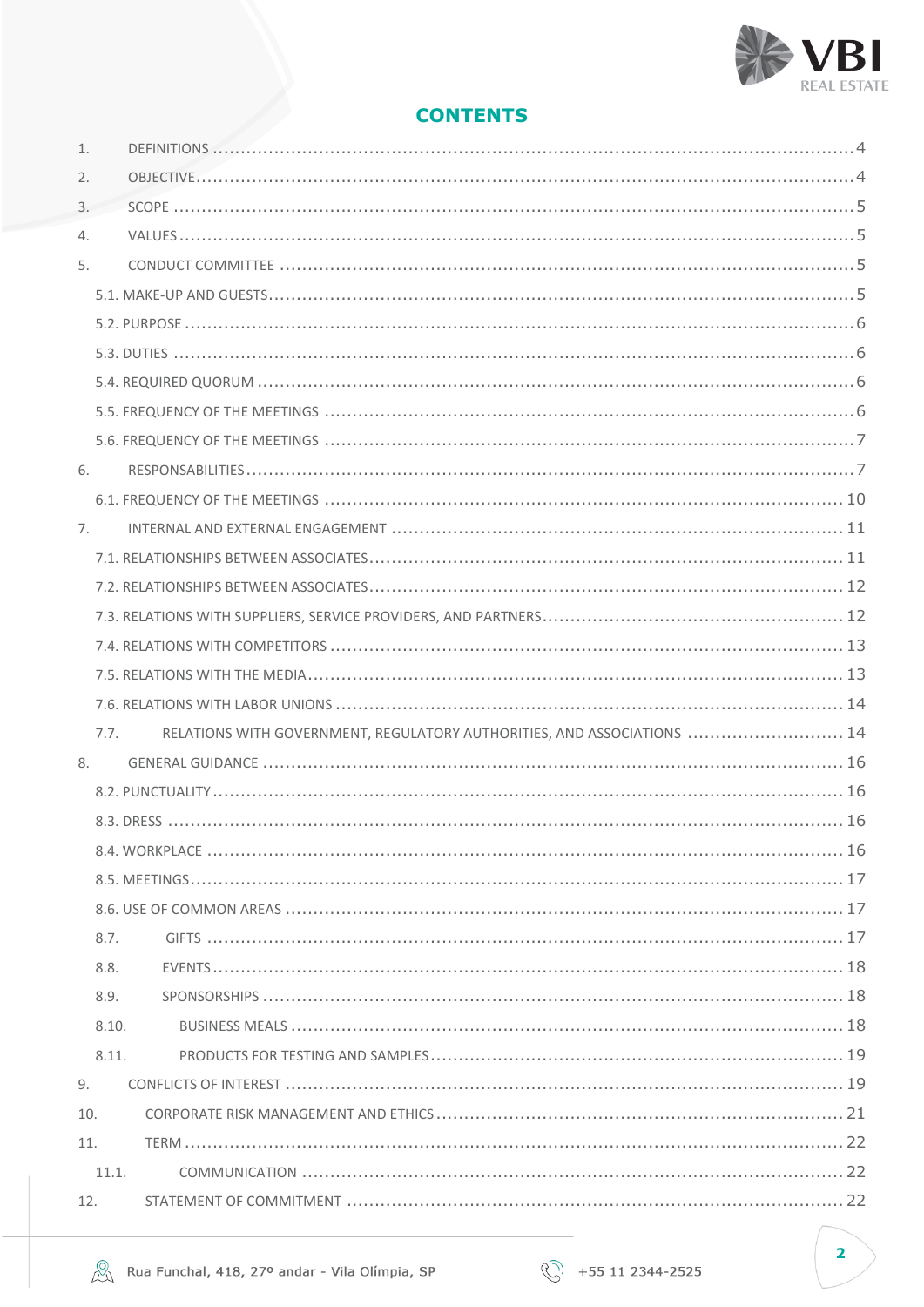





 $\overline{\mathbf{3}}$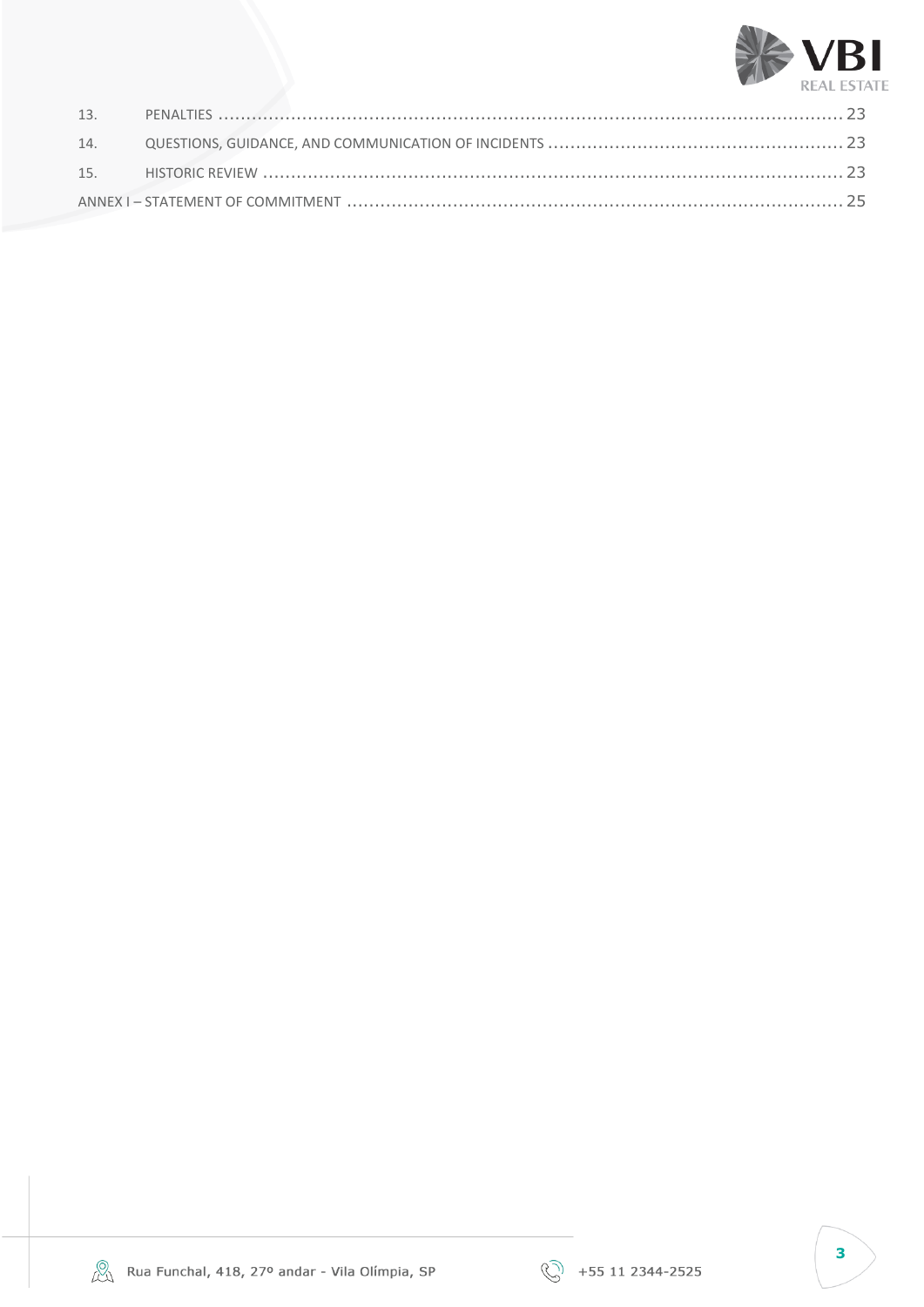

#### **CODE OF ETHICS AND CONDUCT**

#### <span id="page-3-0"></span>**1. DEFINITIONS**

The terms used in this document starting in capital letters have the meanings shown below:

| "Code"              | Means this Code of Ethics and Conduct.                       |
|---------------------|--------------------------------------------------------------|
| "ANBIMA Code of     | Means the Code of Ethics of the Brazilian Financial and      |
| Ethics"             | Capital Markets Association (ANBIMA), in effect as of May 1, |
|                     | 2020.                                                        |
| "Conduct Committee" | Means the committee in charge of disseminating and           |
|                     | enforcing this Code.                                         |
| "Associates"        | Means the partners, officers, employees, interns, apprentice |
|                     | minors of VBI and service providers assigned to VBI.         |
| "CVM"               | Means the Brazilian Securities Exchange Commission.          |
| "CVM Directive no.  | Means CVM Directive no. 558, of March 26, 2015, as           |
| 558"                | changed.                                                     |
| "VBI"               | Means VBI Real Estate Gestão de Carteiras Ltda. and, when    |
|                     | the context allows, its subsidiaries.                        |

#### <span id="page-3-1"></span>**2. OBJECTIVE**

VBI continuously directs its businesses and practices to observe the best policies of governance, transparency, and ethics. VBI will use this Code to strengthen this commitment with Associates and service providers.

The commitment to ethics is affirmative to VBI. To preserve this commitment, all Associates must act based on shared values and objectives. This Code is a practical guide to live the VBI'S principles and values; it was prepared to raise the level of integrity, transparency, trust, and like-mindedness in all relations.

This Code contains the fundamental principles and the rules of governance on how to act within the organization and when dealing with partners and the public in general. This supports decision making at the organizational level and by each of its Associates. Every Associate must be familiar with the principles and rules described here. Every area manager must act as a multiplying agent, conveying the concepts to the Associates under their management.

The guidelines below are based on the principles of integrity, transparency, and equity; they are also based on existing laws, rules, and regulations. While they address different practices and procedures, the rules are not limited to the issues that may rise and do not cover all situations that may require ethical decisions; but they point to fundamental principles for better decision making to ensure the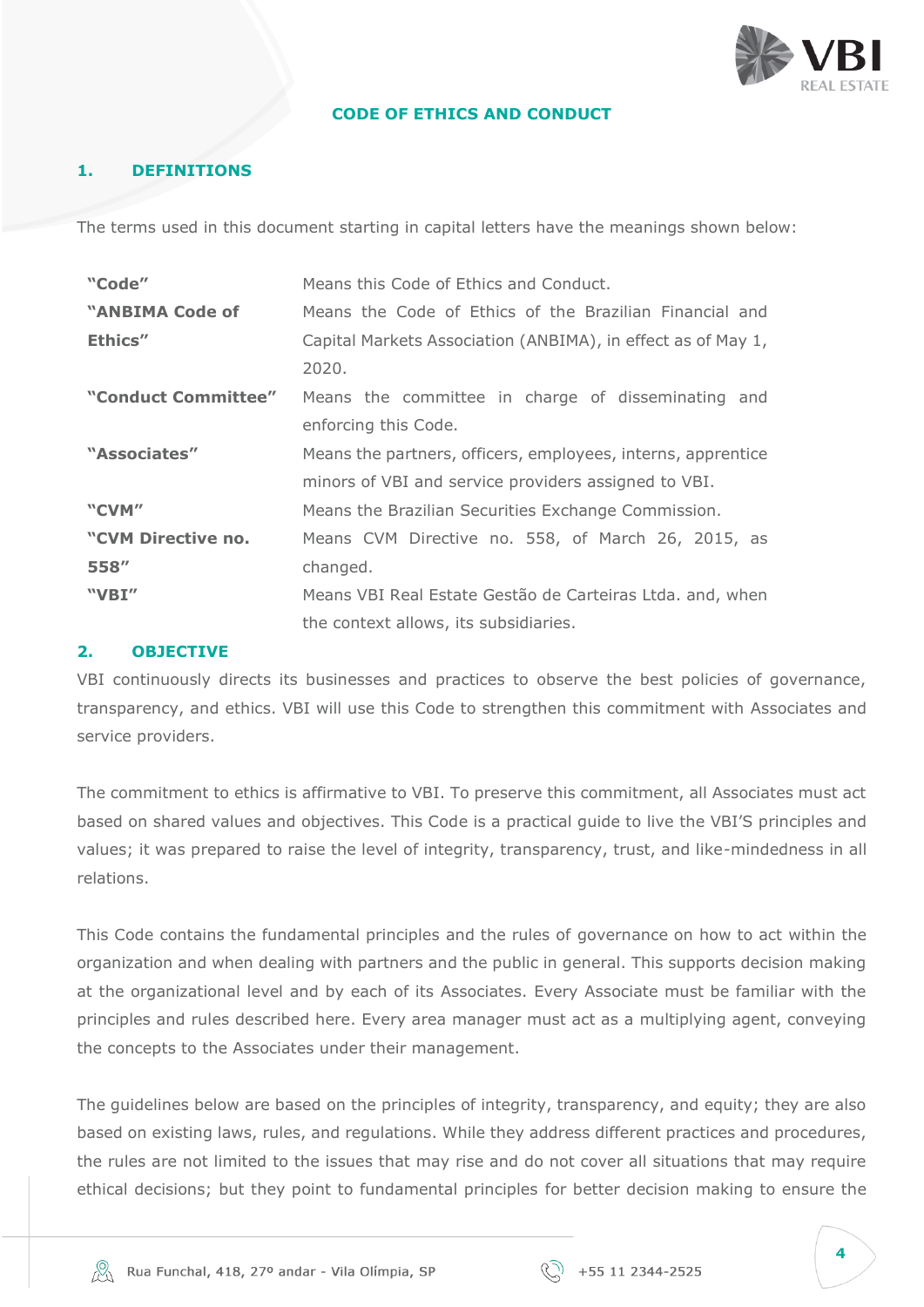

common good of the Associates, service providers, clients, and the market in general.

#### <span id="page-4-0"></span>**3. SCOPE**

The guidance contained in this Code should be followed by all VBI Associates, regardless of their hierarchical level and duration of the rendering of the services.

All VBI Associates must adopt and comply with the guidelines and controls contained in this Code, ensuring that all ethical and legal rules are followed by all those with whom they maintain professional relations, immediately reporting any violations to the Conduct Committee, as shown in Item 14 below.

No VBI Associate has the authority to request any action in violation of this Code. The principles and rules specified in this Code are not subject to any type of waiver or exception because of commercial or competitive demands, industry practices, or requirements of any other nature. No financial goal is above VBI's commitment with ethics, integrity, and compliance with applicable law. Any interactions at VBI between its Associates, partners, related parties, service providers, suppliers, authorities, and any other third parties must always happen in accordance with the principles described in this Code.

The professional conduct of our Associates also applies to the provisions of the ANBIMA Code of Ethics, which they must be familiar with and apply correctly. In case of any conflicts between this Code and the ANBIMA Code of Ethics, the most restrictive rule or that which best meets the spirit of our business activities and VBI values will apply.

#### <span id="page-4-1"></span>**4. VALUES**

The following are values intrinsic to VBI and determinants to its success, good reputation, and image; they must be observed by all partners and Associates: (i) ethics; (ii) integrity; (iii) efficiency; (iv) transparency; and (v) team spirit.

#### <span id="page-4-2"></span>**5. CONDUCT COMMITTEE**

#### <span id="page-4-3"></span>**5.1. MAKE-UP AND GUESTS**

The Conduct Committee has the same members as the VBI Conduct Committee.

Other VBI Associates or external advisers may be invited to provide an opinion before the Conduct Committee, as well as to attend meetings and discuss matters dealt with in such meetings, but they will not be entitled to vote.

| ł<br>×<br>$\frac{1}{2}$<br>٧<br>٧<br>v<br>۰.<br>۰,<br>$\sim$ | × |
|--------------------------------------------------------------|---|
|                                                              |   |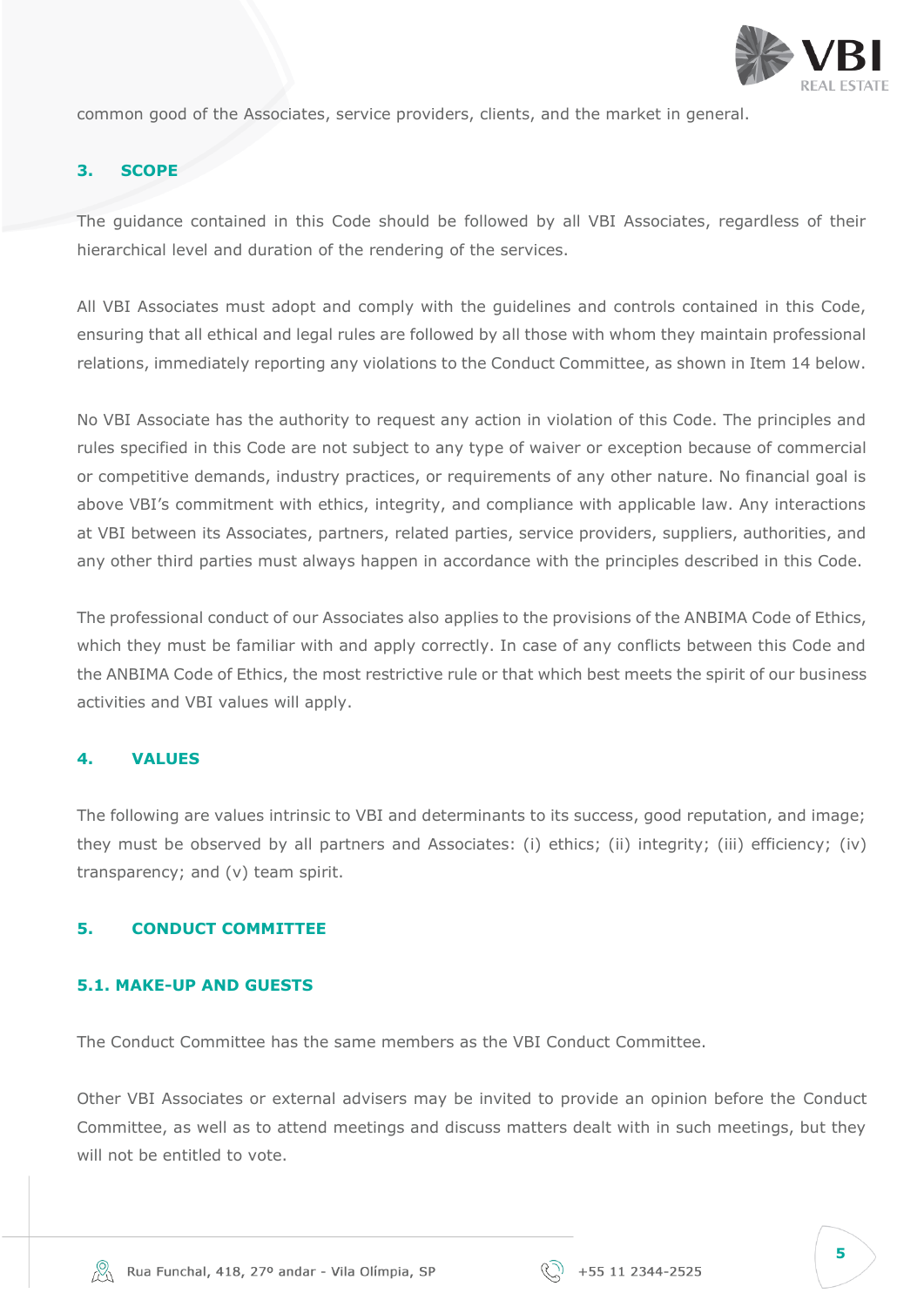

#### <span id="page-5-0"></span>**5.2. PURPOSE**

The work of the Conduct Committee is intended to promote a culture of ethics in all VBI environments, as well as the monitoring and adjustment of conduct of VBI Associates to company values, this Code, and the highest ethical standards.

#### <span id="page-5-1"></span>**5.3. DUTIES**

- (i) Advise Associates on their work following the principles and rules specified in this Code;
- (ii) Define the proper conduct for cases that are not explicitly covered in this Code;

(iii) Coordinate, with the managers of each VBI area, the promotion of the VBI culture and its values;

(iv) Review situations involving conflicts of interest and define how they should be addressed;

(v) Review reports of misconduct and violation of this Code and determine, after statements of the interested party and the manager responsible, the applicable disciplinary measures;

- (vi) Review and suggest updates of this Code pursuant to item 11 below;
- (vii) Make recommendations to the VBI Board and its Associates as appropriate; and
- (viii) Directly report to the VBI Board or, as necessary, VBI partners.

#### <span id="page-5-2"></span>**5.4. REQUIRED QUORUM**

Before a Conduct Committee meeting starts, it will be necessary to have in attendance most of at least three (3) of its members, one of them necessarily one of the VBI partners. The decisions will be approved by affirmative votes of the majority of those attending the meeting.

#### <span id="page-5-3"></span>**5.5. FREQUENCY OF THE MEETINGS**

The Compliance Committee must meet every six months. In special situations, such as resulting from reports of misconduct or violations of this Code, extraordinary meetings can be summoned by any of its members.

| ٧<br>v<br>۰, | ×<br>$\sim$ | ł<br>ł | ×<br>w |
|--------------|-------------|--------|--------|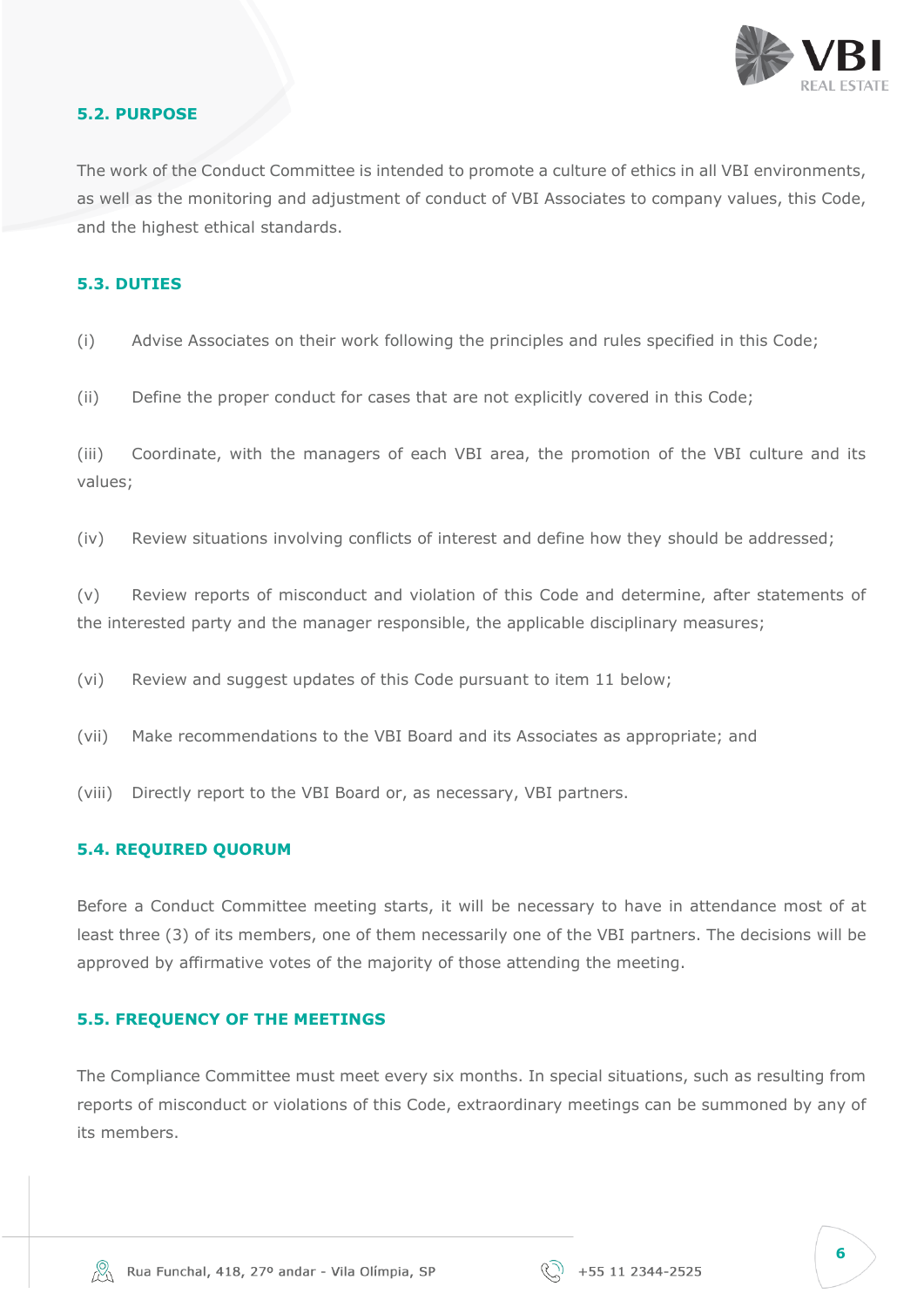

#### <span id="page-6-0"></span>**5.6. FREQUENCY OF THE MEETINGS**

The meetings will have formal minutes that will record all decisions taken. The minutes process includes writing, reviewing, and signing the minutes by the members of the Conduct Committee; the material produced is filed on a monthly basis. VBI will keep these documents on file for at least five years.

#### <span id="page-6-1"></span>**6. RESPONSABILITIES**

All VBI Associates must behave as "owners of the business," always free to identify opportunities and eliminate waste. Nonetheless, VBI and every individual Associate must carry out their duties based on the following rules and principles:

(i) Carry out their work based on good faith, integrity, transparency, responsibility, and loyalty, especially regarding clients;

- (ii) Adopt socially and politically responsible conducts;
- (iii) Carry out their work aiming to improve and value the financial and capital markets;
- (iv) Direct their work pursuing investment objectives and the interests of investors and clients;

(v) Carry out their obligations, applying in their work the care any prudent and diligent individual usually applies to the management of their own affairs, being held responsible for any violations or non-conformities committed;

(vi) Guide their work based on the principles of freedom of initiative and free competition, rejecting any practices involving unfair competition and/or unequal conditions, always abiding by the principles of free negotiation;

(vii) Follow the rules and the principles contained in VBI's policies, as well as in the ANBIMA charter, ANBIMA Code of Ethics, and other codes of that organization and in applicable regulations;

(viii) Identify, administer, and mitigate any conflicts of interest in the respective areas of their professional work;

(ix) Refrain from practices that may jeopardize the fiduciary relation held with investors;

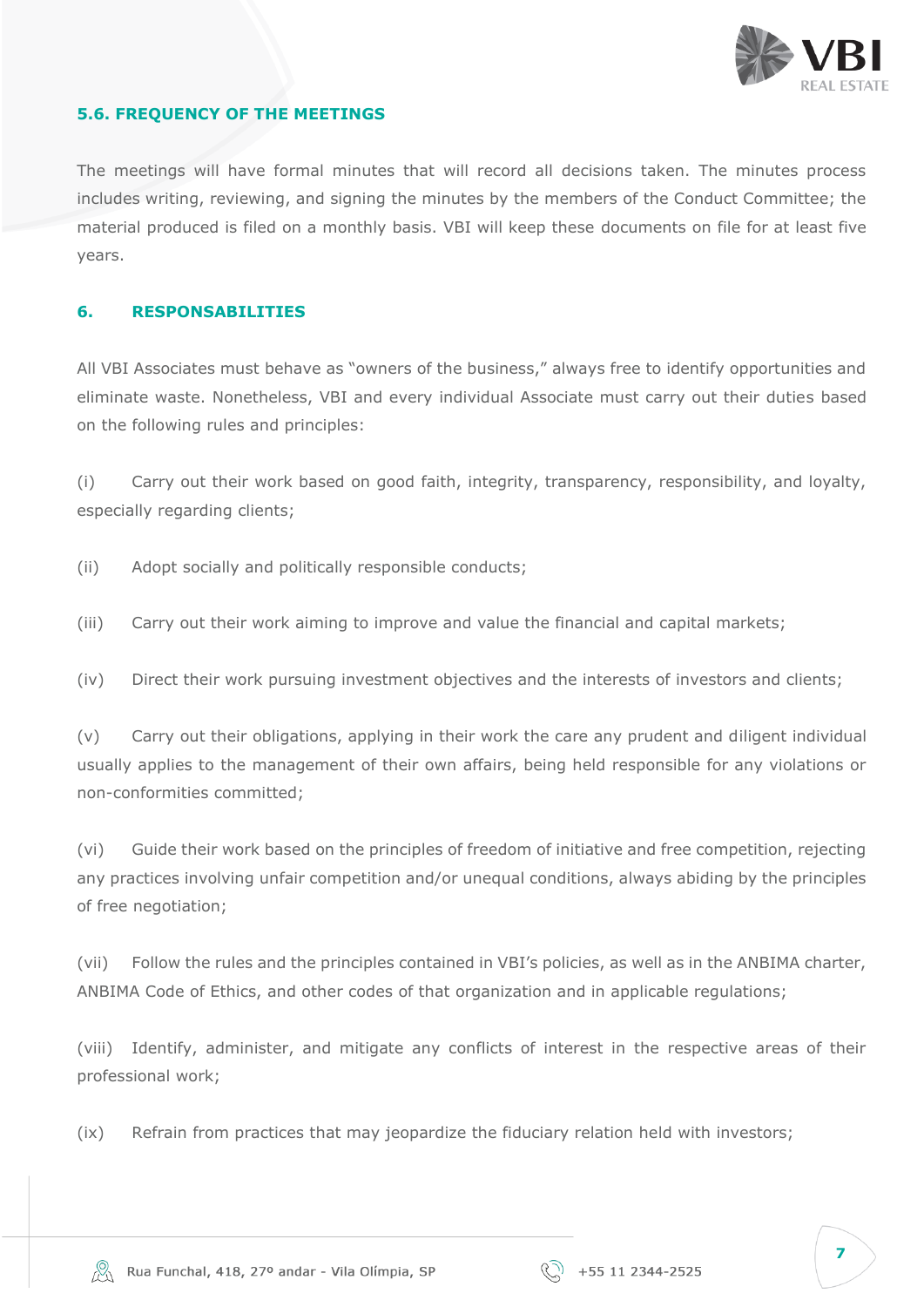

(x) Maintain the secrecy of the confidential information entrusted to them, including those received from clients and ANBIMA and comply with VBI's Information Security Policy;

(xi) Respect the needs, integrity, expectations, and privacy of the VBI's clients, investors, partners, peers, third parties, suppliers, financial institutions, local, national and international communities, and governments and their officials;

(xii) Understand, follow, and enforce the codes, policies, and procedures of VBI;

(xiii) Obey the law at all levels and follow internal and external rules and regulations, as well as the regulations of investment funds or contracts previously entered with clients, which contracts must have the content specified under Article 16, Paragraph III, of CVM Directive no. 558;

(xiv) Protect the assets of VBI and preserve its image;

(xv) Use of the assets and resources of VBI responsibly, properly, safely, and without waste only for the performance of their professional duties. The use of such assets and resources for private purposes will be tolerated only if in accordance with specific VBI policies;

(xvi) Report to the Conduct Committee any irregular, unethical, corrupt, or illegal activities taking place within VBI which are known to the Associate;

(xvii) Respect the authorship of third-party ideas, including other Associates, and never using any work, concept, or document that they have not originally developed. When making reference to any third-party work, the source should always be named;

(xviii) Make sure all information and documents issued or sent, whether advertising or otherwise, be truthful, clear, and accurate; in case any incorrections are detected, they should be promptly rectified notwithstanding any specific rules and requirements provided under applicable legislation and in ANBIMA's codes;

(xix) Make sure that all Associates, third-party contractors, and agents are familiar with and have sufficient qualifications to perform the functions they have been assigned notwithstanding any specific requirements specified in the ANBIMA codes;

(xx) Keep up to date and in perfect order and available to the client, in the manner and times specified in the internal rules and in regulations, all documents relative to transactions involving securities of the managed portfolio in which the client is an investor;

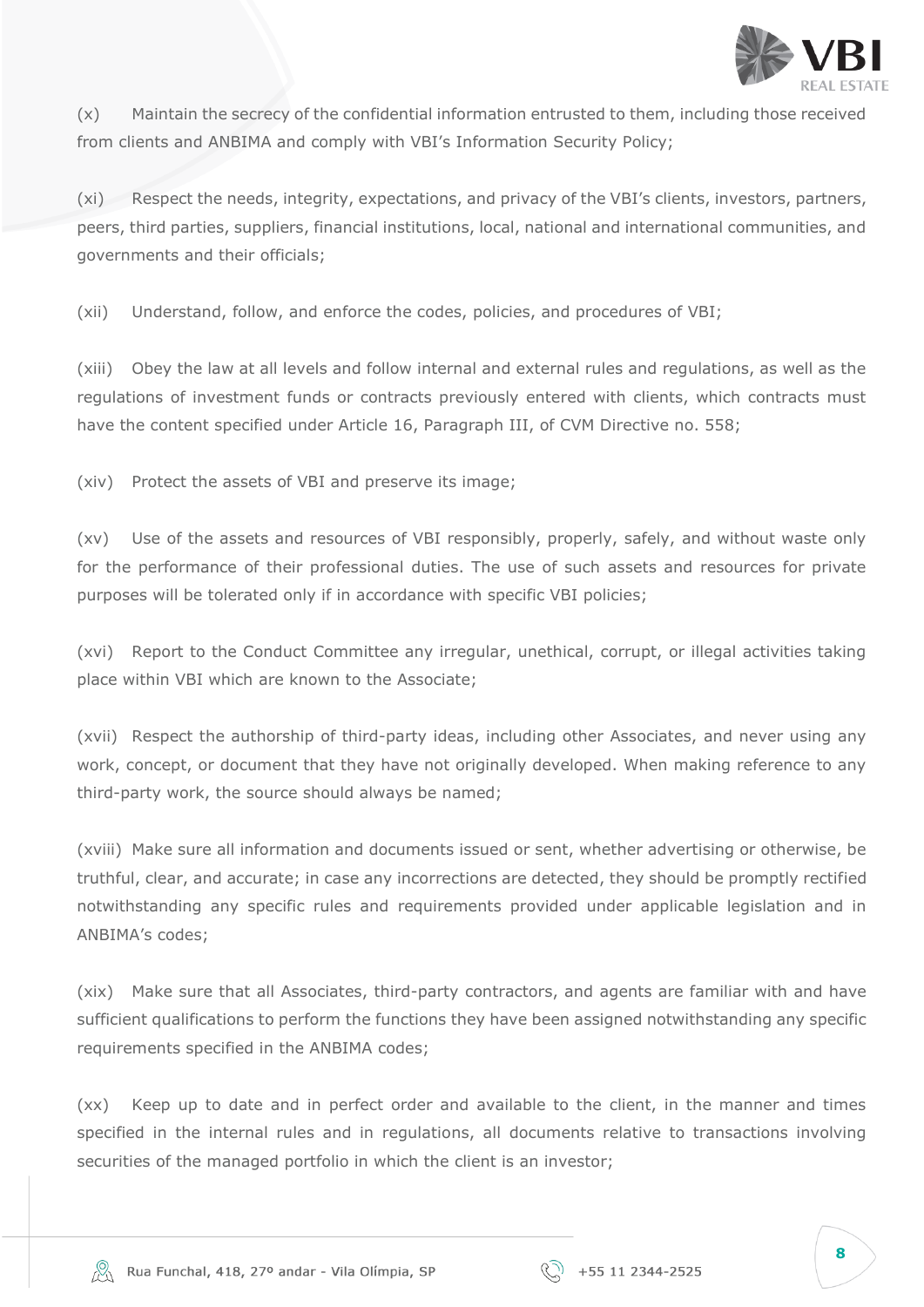

(xxi) Hire custody services or certify that they are kept in custody, at an entity properly authorized to perform such services, the financial assets that are part of the portfolios under their administration, taking all steps helpful or necessary to the defense of the interests of their clients;

(xxii) Transfer to the portfolio any benefit or advantage they may obtain as a result of their condition of third-party asset managers, always considering the exception specified under the specific rule of investment funds;

(xxiii) Regarding portfolios under management, ensure that contracts specify the information that will be provided to clients, regarding the investment policy and securities that are part of the managed portfolio; and

(xxiv) Ensure that the CVM is informed, anytime they observe in the performance of their duties, the occurrence or signs of violation of laws that the CVM enforces, within ten (10) business days after such occurrence or sign is identified.

Associates may not:

(i) make any lectures, seminars, or academic work that include information on VBI or matters that include their area of work within VBI without the authorization of the manager;

(ii) Use VBI's assets or resources in campaigns or for political causes;

(iii) Smoke within VBI's premises;

(iv) Make use of or carry any illegal drugs within VBI's premises as well as report to work or perform their duties under the influence of alcohol, illegal or illegal drugs;

(v) Carry any type of weapons within VBI's premises;

(vi) Solicit, suggest, or receive any advantage using the name of VBI, their position or function, to obtain benefits for themselves or for third parties;

(vii) Disclose to third parties or make use of any privileged or confidential information obtained in the course of professional work for the benefit of themselves or third parties, in dealings foreign to VBI;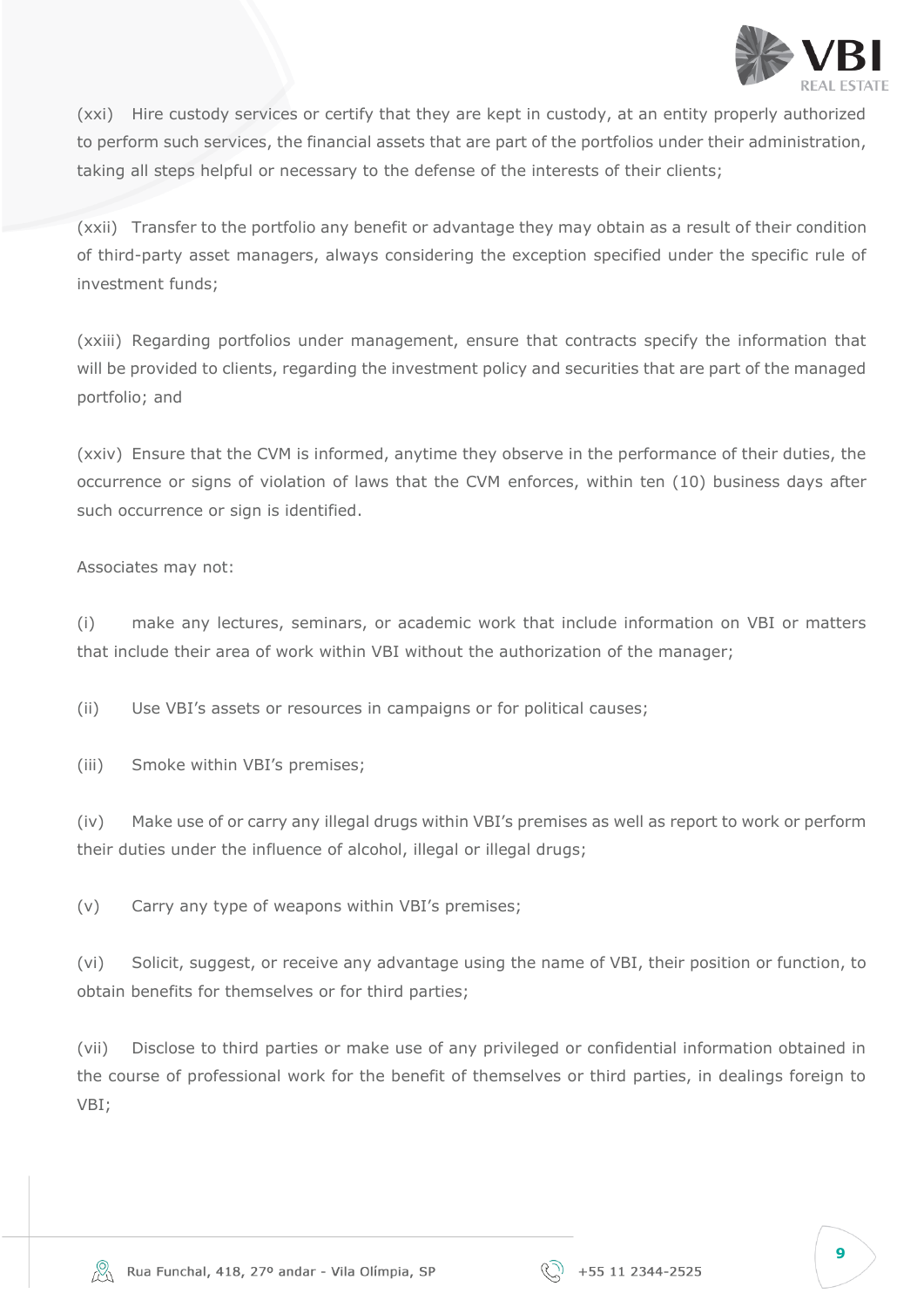

(viii) Make use of the brands, letterheads, and signs of VBI, as well as nay other official VBI printed material, forms, and documents for private purposes or any activities outside the business purposes of VBI; and

(ix) Discuss confidential work matters in public places or in open areas (airplanes, public transport, restaurants, elevators, social gatherings, etc.), including comments and opinions on social media and blogs.

# <span id="page-9-0"></span>**6.1. FREQUENCY OF THE MEETINGS**

The primary role of VBI managers is to:

- (i) Communicate to their teams in a clear, standard, and straightforward manner;
- (ii) Multiply and disseminate the ethical values, procedures, and rules provided in this Code;
- (iii) Faithfully comply with the regulations of the investment fund under its management;
- (iv) Promote the professional development of their team; and

(v) Monitor the conduct of their subordinates and report any violations of this Code to the Conduct Committee.

#### **6.2. FIDUCIARY DUTY**

In general terms, the fiduciary duty is the obligation of VBI to act solely and exclusively in the best interest of its clients. Fiducia means trust, so the essential requirement in VBI's relationship with its clients and investors is trust.

VBI understands that it must fulfill this duty with good faith, transparency, diligence and loyalty, always seeking to perform its functions in order to (i) meet the investment objectives of its clients and (ii) avoid practices that may harm this fiduciary relationship. and equitable to its customers.

In this sense, the VBI has the duty to transfer to the funds and portfolios under its management any and all advantages that it may achieve as a result of the performance of its asset management activity, as well as to avoid conflicts of interest.



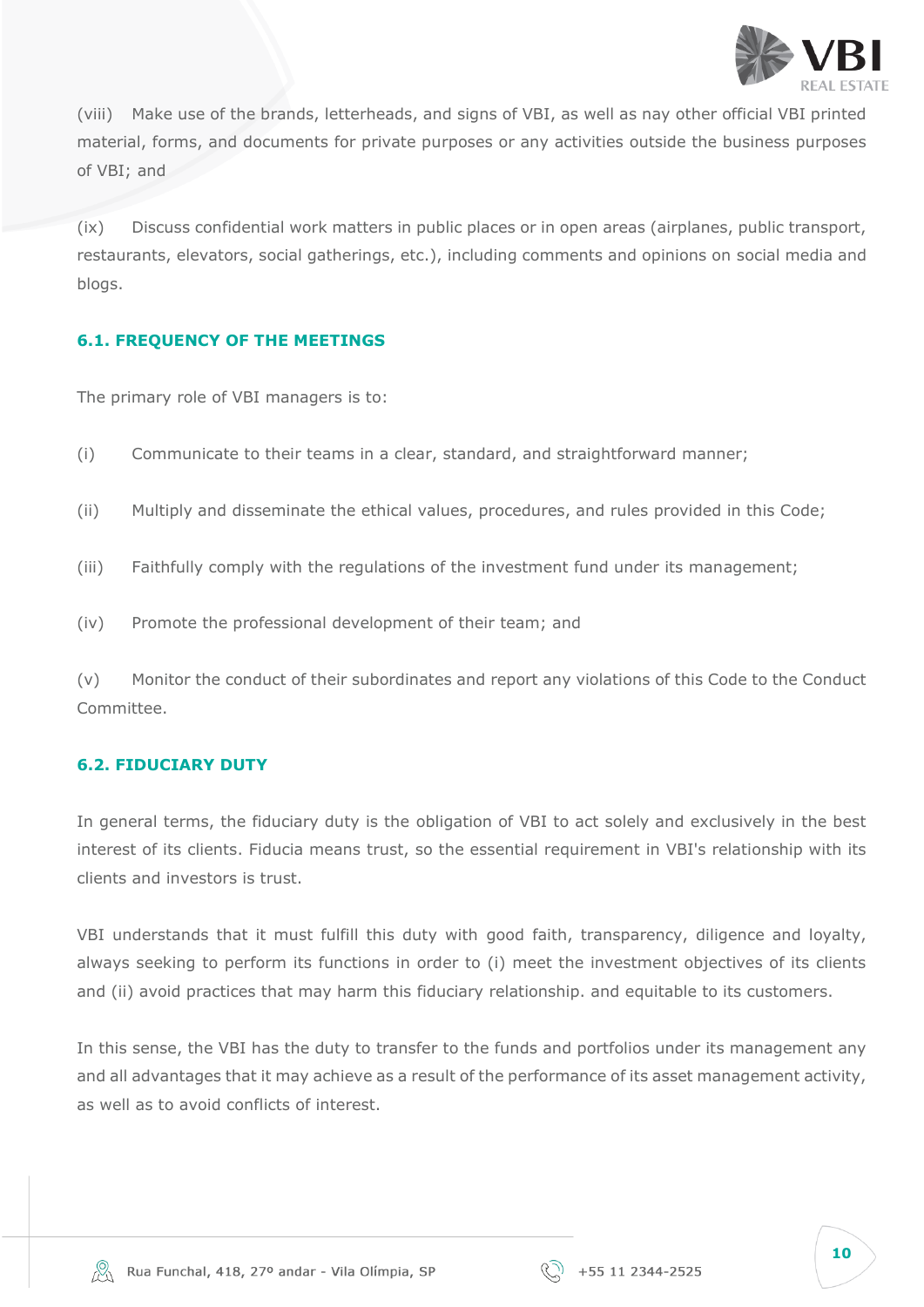

#### <span id="page-10-0"></span>**7. INTERNAL AND EXTERNAL ENGAGEMENT**

VBI practices the values described in this Code when engaging with internal or external stakeholders.

VBI will not tolerate any attitude of discrimination or prejudice regarding race, age, gender, color, nationality, religion, political conviction, sexual orientation, physical condition, mental condition, or any other classification, notwithstanding the limits of conduct that may be imposed by VBI when Associates are representing the company or at its service.

Similarly, VBI will not tolerate any type of moral or sexual harassment or other abusive attitude (gestures, words, or behavior) against the physical and moral integrity of any individual, such as arrogance, undue and/or illegal pressure, bullying, or threats.

It is everyone's duty to ensure a respectful environment at VBI. Thus, anyone who is aware of any discrimination, prejudice, or harassment in the workplace must immediately report it to the Conduct Committee.

Consensual relationships among Associates is allowed if the selection and transfer processes of the company are followed, as well as when there is no direct or indirect subordination between the partners or any power of influence; any situations with supervening conflicts of interest must be reported, as per Item 9 below.

#### <span id="page-10-1"></span>**7.1. RELATIONSHIPS BETWEEN ASSOCIATES**

In addition to the duties specified under applicable regulations, Associates must:

(i) Base their conduct on mutual respect and a harmonious workplace; and

(ii) Be cooperative, courteous, mutually respectful, and trusting in the relationship with their professional peers, with no prejudice or discrimination.

In addition to the cases prohibited under the law, Associates may not:

(i) Intimidate other Associates with the intent of securing personal or professional favors in any way; and

(ii) Use the position they hold to ask their subordinates for personal favors or services.

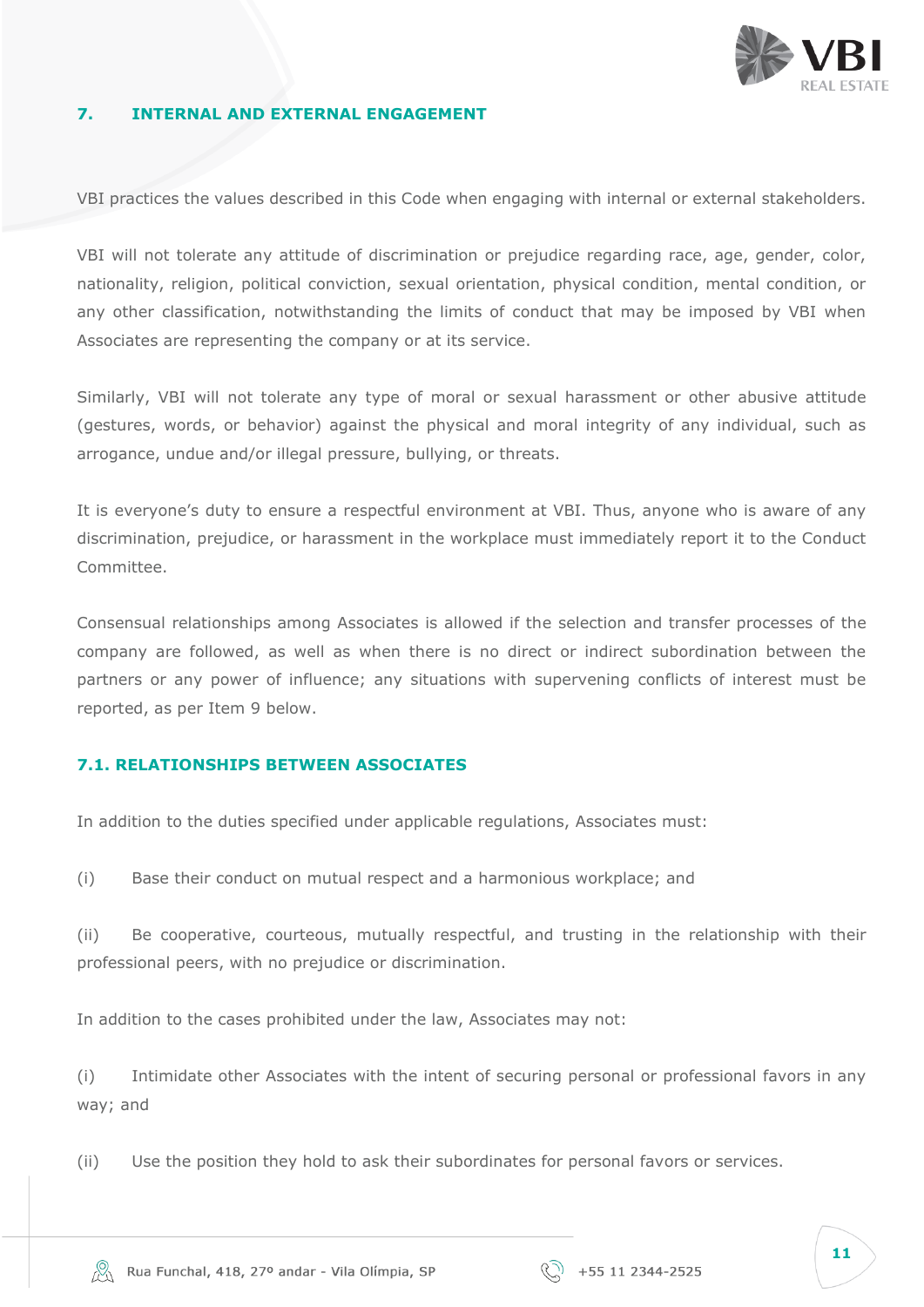

In recruitment and selection processes, candidates must be evaluated only based on their competences, professional experience, and ethical conduct.

Promotion and transfer processes use the principle of meritocracy combined with area criteria and a performance review in the function then held by the respective Associate.

In order to ensure the safety of its Associates and service providers, VBI provides suitable workplace and facilities for Associates to perform their professional work.

# <span id="page-11-0"></span>**7.2. RELATIONSHIPS BETWEEN ASSOCIATES**

VBI works towards lasting relations with its clients and works to identify client needs and meet these needs with quality products and services.

In their interactions and relations with internal and external clients, all Associates must:

(i) Serve clients with respect, commitment, efficiency, clarity, and speed;

(ii) Not privilege or favor any clients based on personal criteria or those that conflict with the interests of VBI;

(iii) Provide clients with clear, accurate, and suitable information, warning them of the risks inherent to each type of transaction and investment in which they are involved;

(iv) Keep close contact with clients, in order to know the activities they carry out and the origin of their resources, to comply with VBI's Prevention of Money Laundering and Financing of Terrorism Policy; and

(v) Avoid situations involving conflicts of interest.

#### <span id="page-11-1"></span>**7.3. RELATIONS WITH SUPPLIERS, SERVICE PROVIDERS, AND PARTNERS**

VBI values harmonious, transparent, and impartial relations, free from any privileges, with its suppliers, service providers, and partners.

Notwithstanding the provisions of VBI's Policy for Selecting and Hiring Third Parties on Behalf of Investment Funds, which must be followed by all Associates, activities involving the selection and hiring of supplier companies and service providers must follow the criteria below, aligned with VBI's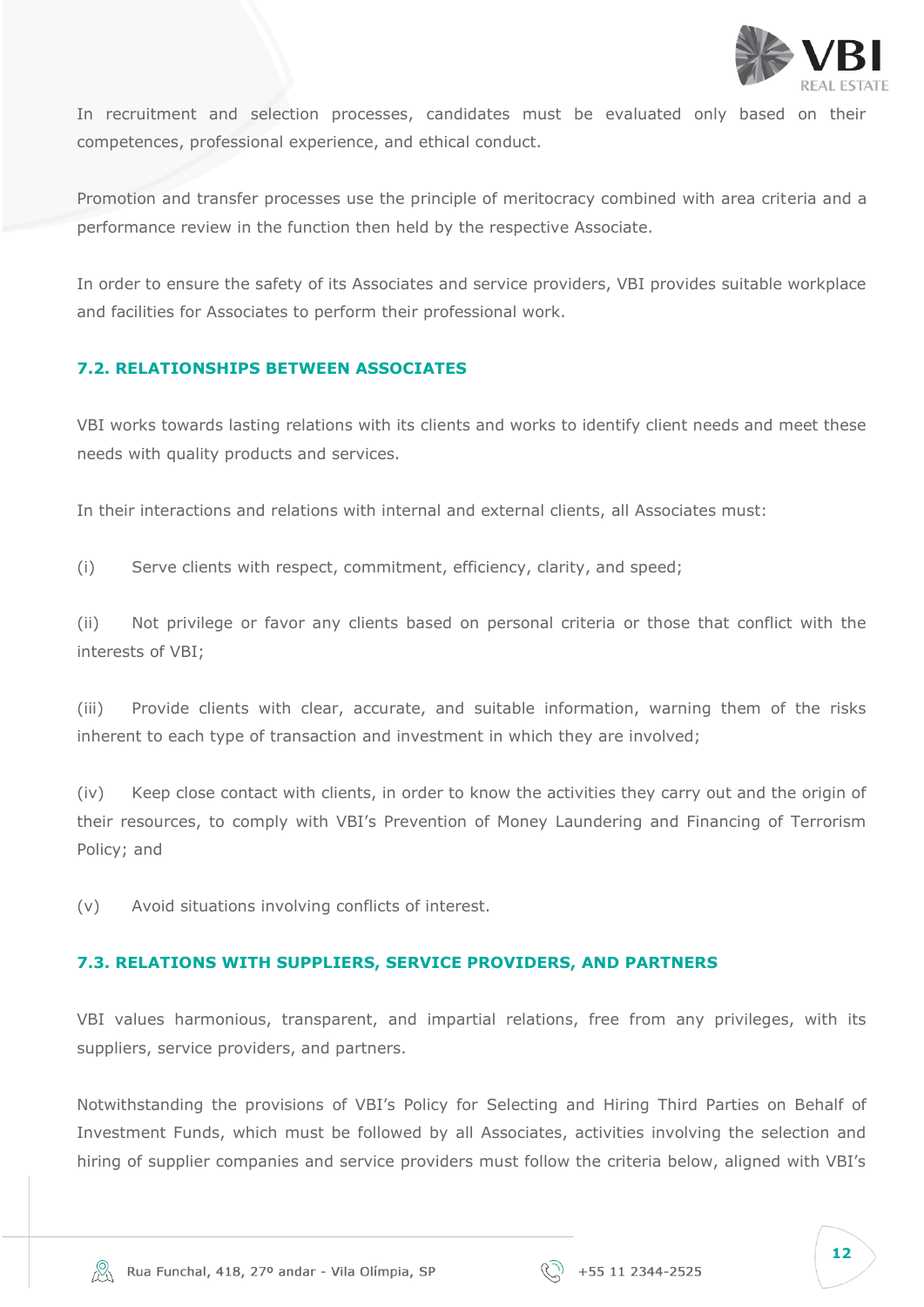

processes: (i) technical, financial, and quality aspects; and (ii) respect and work in accordance with laws and regulations applicable to their business.

The hiring of suppliers and service providers must follow the provisions of the Policy for Selecting and Hiring Third Parties on Behalf of Investment Funds.

Third parties hired by VBI must follow ethical standards compatible with the provisions of this Code when exercising their activities.

No Associate may maintain any commercial relation on behalf of VBI with any other companies in which such Associate or any family member has any interests or direct or indirect stake, without the prior authorization of the Conduct Committee.

The receiving of any gifts or other advantages from suppliers and service providers must comply with the provisions of Item 8.7 below.

# <span id="page-12-0"></span>**7.4. RELATIONS WITH COMPETITORS**

VBI believes that fair competition is a continuous encouragement for innovation and for pursuing excellence in the quality of products and services.

In relations with competitors, VBI and its Associates must follow the rules below:

- (i) Respect ethics, fair competition, and the laws regulating market competition practices; and
- (ii) Maintain the confidentiality of information associated with VBI's activities and businesses.

In this regard, the following is not permitted:

(iii) Any type of industrial espionage; and

(iv) Disseminating untruthful or unconfirmed information that can harm the businesses or the image of competitors.

#### <span id="page-12-1"></span>**7.**5**. RELATIONS WITH** THE MEDIA

VBI adopts the following guidelines regarding the release of information: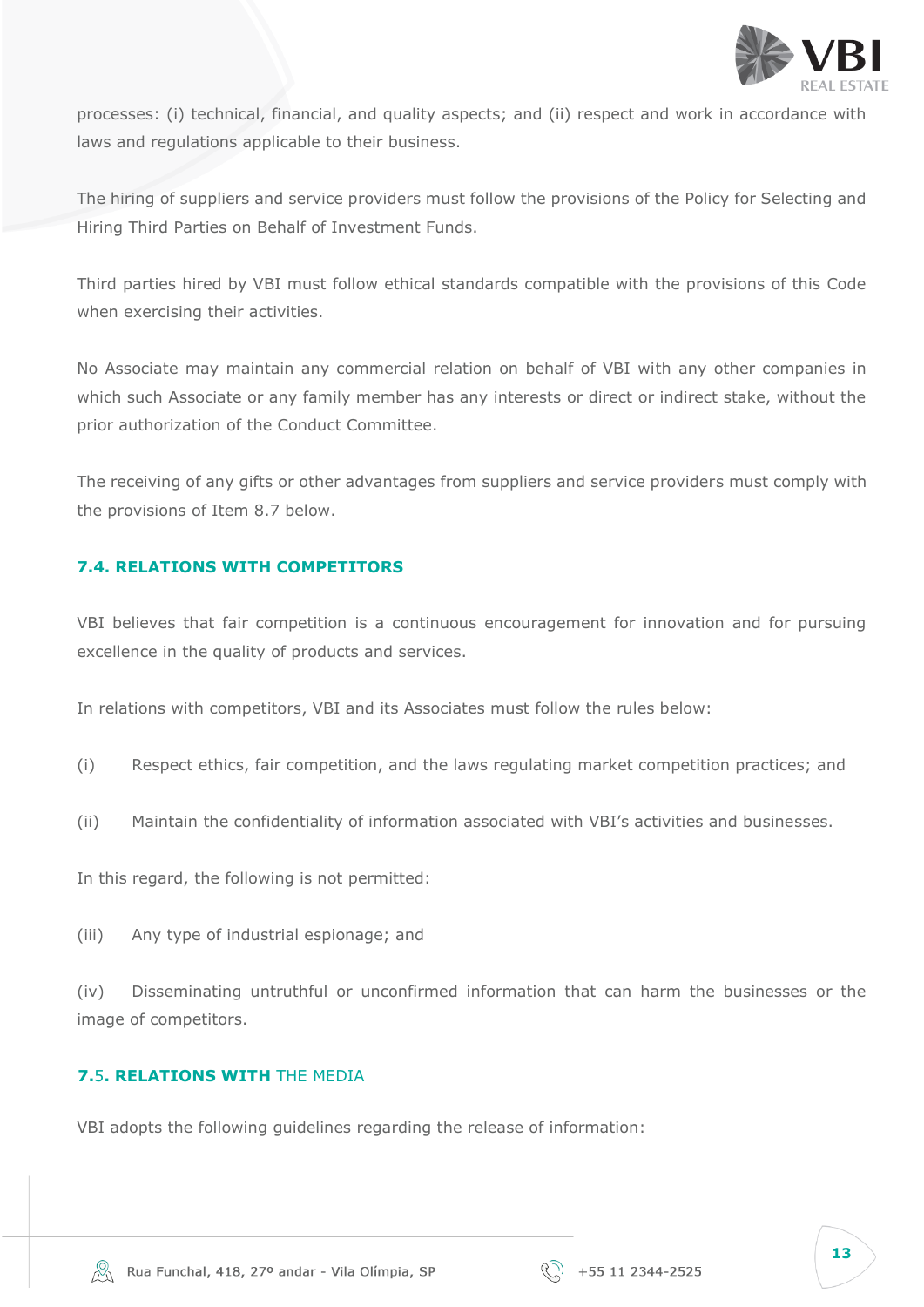

(i) Corporate messages or product and services advertising must comply with applicable rules and reflect the values of VBI; they must be accurate, complete, and truthful; no results should be promised;

(ii) Any contacts with the press, statements to the media or social networks on behalf of VBI and any presentations in lectures, seminars, and other public events must be carried out only by Associates who have been authorized, as previously aligned with VBI´s Investor Relations Department and under the guidance and approval of the VBI Board; and

(iii) Communications with the press must always be done professionally, preferably using the corporate VBI issued email over other means of communication.

# <span id="page-13-0"></span>**7.**6**. RELATIONS WITH** LABOR UNIONS

VBI recognizes that labor unions are legal and legitimate representatives of its Associates; accordingly, VBI always:

(i) Values a partnership relation in its dealings with labor unions; and

(ii) Prohibits discriminating against any Associates who are members of labor unions or their leaders.

#### <span id="page-13-1"></span>**7.7. RELATIONS WITH GOVERNMENT, REGULATORY AUTHORITIES, AND ASSOCIATIONS**

VBI's relations with government, regulatory authorities, and associations must be ethical and transparent.

Specifically in relation to ANBIMA, VBI must:

(i) Provide information requested by ANBIMA's board, ethic committee, and supervisory organs to perform their duties as provided in the ANBIMA charter and other rules, such as the ANBIMA Code;

(ii) For itself and for its Associates, refrain from speaking on behalf of ANBIMA, except when expressly authorized to do so;

(iii) For itself and for its Associates, refrain from issuing any opinions that can disparage or harm the image of ANBIMA, any institution which is a member of ANBIMA, of regulators, or any other member of the National Financial System;

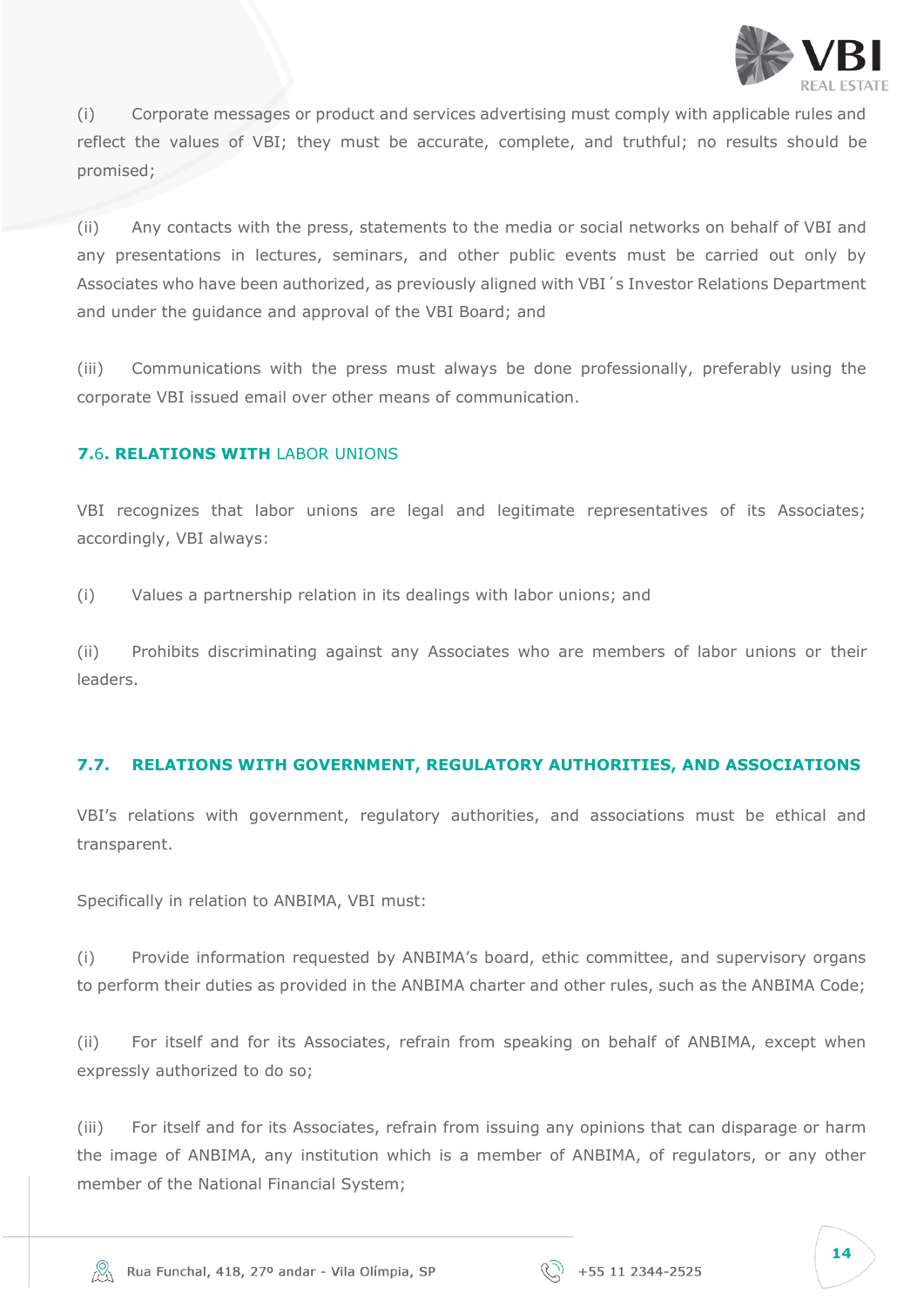

(iv) Preserve the upright reputation of VBI and of its partners and Associates, taking the necessary mitigating steps if any incidents are identified that can harm the reputation before ANBIMA and/or of the financial and capital markets;

(v) Any contributions made to improve the financial and capital markets must focus on the common interest, soundness, solvency, and sustainable development of these markets; and

(vi) Any VBI Associates who take part in any ANBIMA organism must have professional experience applicable to the function in question and known expertise in matters involving the financial and capital markets, in addition to an upright reputation.

Anytime they are exercising their functions and representing VBI or working on behalf of the interests of VBI, partners and Associates of VBI must:

(i) Act with mutual respect in their dealings with government, regulatory authorities, and associations;

(ii) Pay all taxes and levies in accordance with applicable law;

(iii) Cooperate with the work of government officials responding to their requests;

(iv) Be nonpartisan and avoid issuing opinions on government officials and political parties, neither supporting nor endorsing any vision or ideology of any political group; and

(v) Refrain from offering, promising, or delivering, whether directly or indirectly, any type of contribution, advantage, benefit, donation, compensation, favor, or gift to government entities or public officials in order for them to act or use their influence to help VBI secure any advantage.

When dealing with public officials, Associates must be cautious and consider how their actions will be seen; in case of any doubts or concerns, they should contact the Conduct Committee.

Except if legal and regular, i.e., if officially existing and available to any interested party, facilitating payments (such as "urgency fees") also represent a form of bribe and corruption and are consequently forbidden. Facilitating payments are those not official and not regulated, made to guarantee or accelerate usual and expected actions of the public authorities or private entities, which were already expected but in a way to speed up such actions, such as when issuing permits, clearing goods, etc.



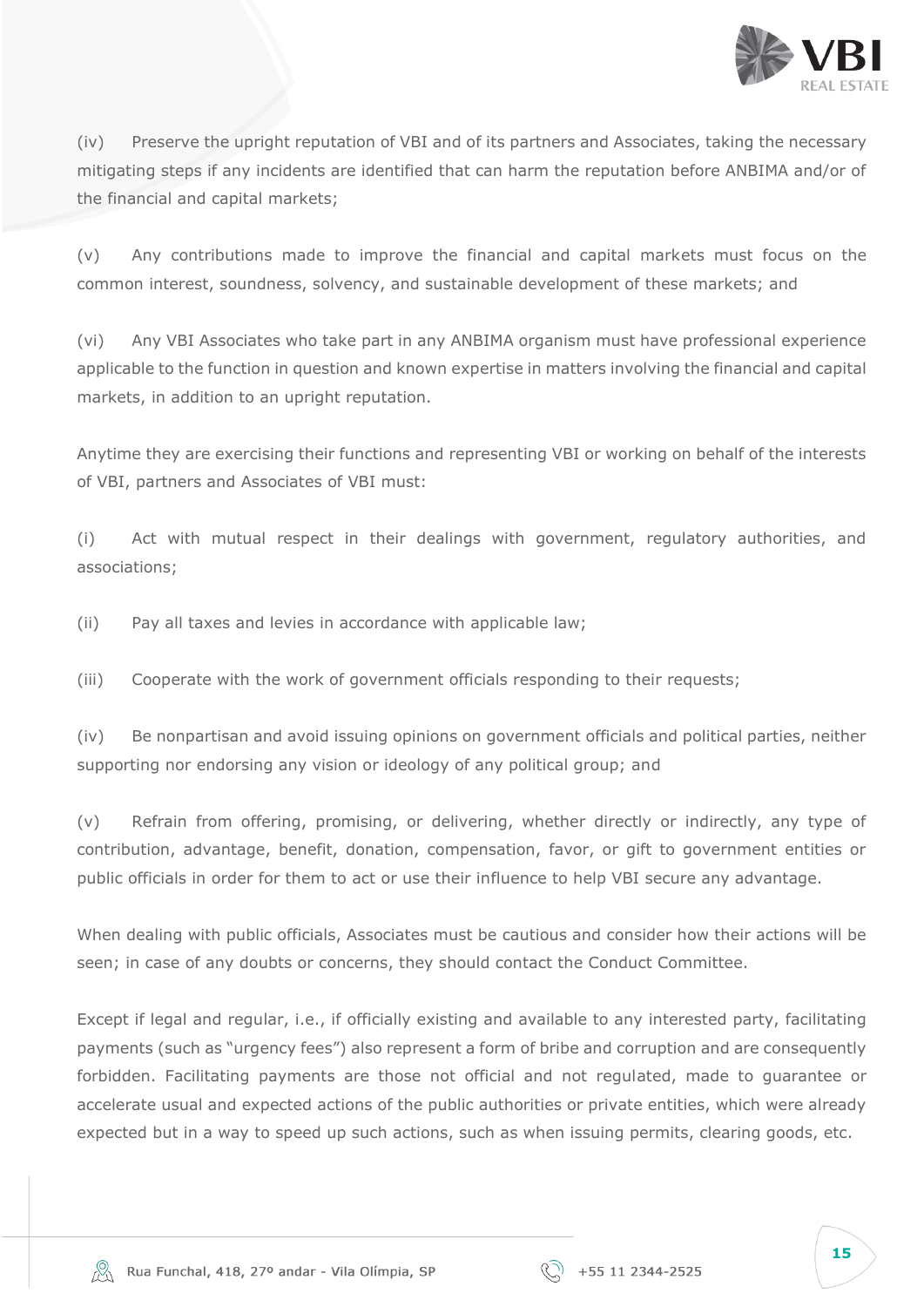

VBI rejects and will not tolerate any act, interest, attempt, or omission related to crimes of money laundering, financing of terrorism, and corruption.

In a manner that is fair, coherent, and reflects the gravity of a concrete situation, VBI will impose disciplinary measures on Associates who violate this Code and its rules, in accordance with Item 13 below, notwithstanding the possible involvement of any competent authority.

#### <span id="page-15-0"></span>**8. GENERAL GUIDANCE**

#### **8.1. THE USE OF VBI ASSETS**

Internet, telephone, and email systems made available to Associates are the sole property of VBI. Under no circumstances can such systems be used to send or receive discriminatory or harassing messages, chain email, obscene material or in poor taste, commercial solicitations, or anything that in any other way violates this Code. All messages sent or received using these means (including telephone calls) are the property of VBI, which will accordingly have the right to monitor them and use and disclose them as provided under the law.

All inventions or improvements of products, processes, or models of utility resulting from the work performed by Associates, who have for this purpose used the resources, data, means, materials, installations, or equipment of VBI, are the sole property of VBI and no additional payment is payable to the Associate.

#### <span id="page-15-1"></span>**8.2. PUNCTUALITY**

VBI believes punctuality is a crucial aspect of the business environment. Once an appointment is set, it becomes the responsibility of those who have agreed to it and must be honored especially regarding the time.

#### <span id="page-15-2"></span>**8.3. DRESS**

VBI recommends wearing clothing that is suitable and appropriate to the VBI corporate business environment.

#### <span id="page-15-3"></span>**8.4. WORKPLACE**

VBI Associates must behave as active professionals who are conscientious and watchful to the needs of the business.

| ł<br>×<br>٧<br>ł<br>۰.<br>v<br>۰,<br>$\sim$ | ×<br>w |
|---------------------------------------------|--------|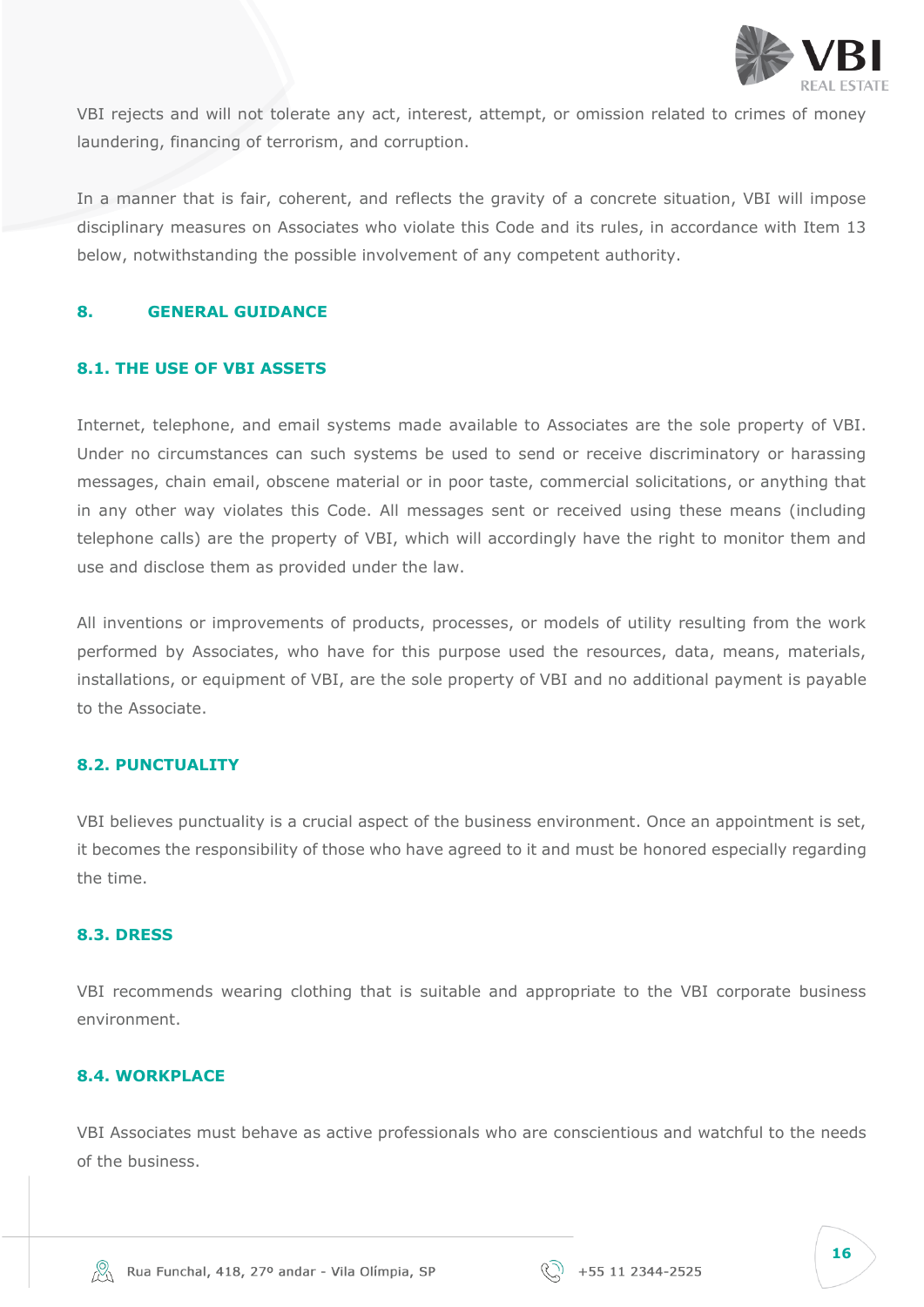

The tone of voice and the words used must be thoughtful and moderate, always respecting all other Associates.

# <span id="page-16-0"></span>**8.5. MEETINGS**

When attending a meeting at VBI, all Associates should keep in mind that time is valuable. Other people left their work aside to take part in the meeting; accordingly, meetings should be used to have a friendly, productive, and profitable discussion.

#### <span id="page-16-1"></span>**8.6. USE OF COMMON AREAS**

When using VBI common areas (such as restrooms, kitchens, reception, meeting rooms, desks), Associates should keep these places neat and tidy because other work colleagues, clients, or suppliers will be using these facilities afterwards. In case of any inconvenience, the reception should be communicated immediately. Documents, papers and personal material should be always stored in the Associate´s locker, specially documents containing classified information. Documents, papers and personal materials should always be kept in the closet, with special attention to the prohibition of leaving confidential documents and information exposed.

#### <span id="page-16-2"></span>**8.7. GIFTS**

Any gifts Associates receive from third parties that have or intend to have a business relation with VBI will be accepted only if they are of modest value, never exceeding USD\$500, be appropriate for a business relationship, and not convey a notion of inappropriateness nor any expectation that the sending Collaborator's professional judgment may be affected.

Collaborators must be aware of receiving gifts and gifts on a regular basis, as this may create a scenario of apparent conflict of interest. Any gift or gift received by the Employee, even within the amount established above, must be immediately informed to the Conduct Committee via the email compliance@vbirealestate.com or via the Compliance Channel of the Compliasset System.

Under no event should Associates accept any gift or favor that might be considered bribe or corruption, as well as give, promise, or receive any gifts to or from public agents. Furthermore, is forbidden the acceptance of gifts in cash or equivalent and donations of any kind is prohibited.

Collaborators are expressly prohibited from asking for gifts, souvenirs, etc., for their own benefit or for the benefit of third parties. After all, the gift is only present when received spontaneously.

If an Associate receives any gift or present not in line with the rules above, he or she must forward such gift or present to the Conduct Committee, which will either return it to the giver or donate it to

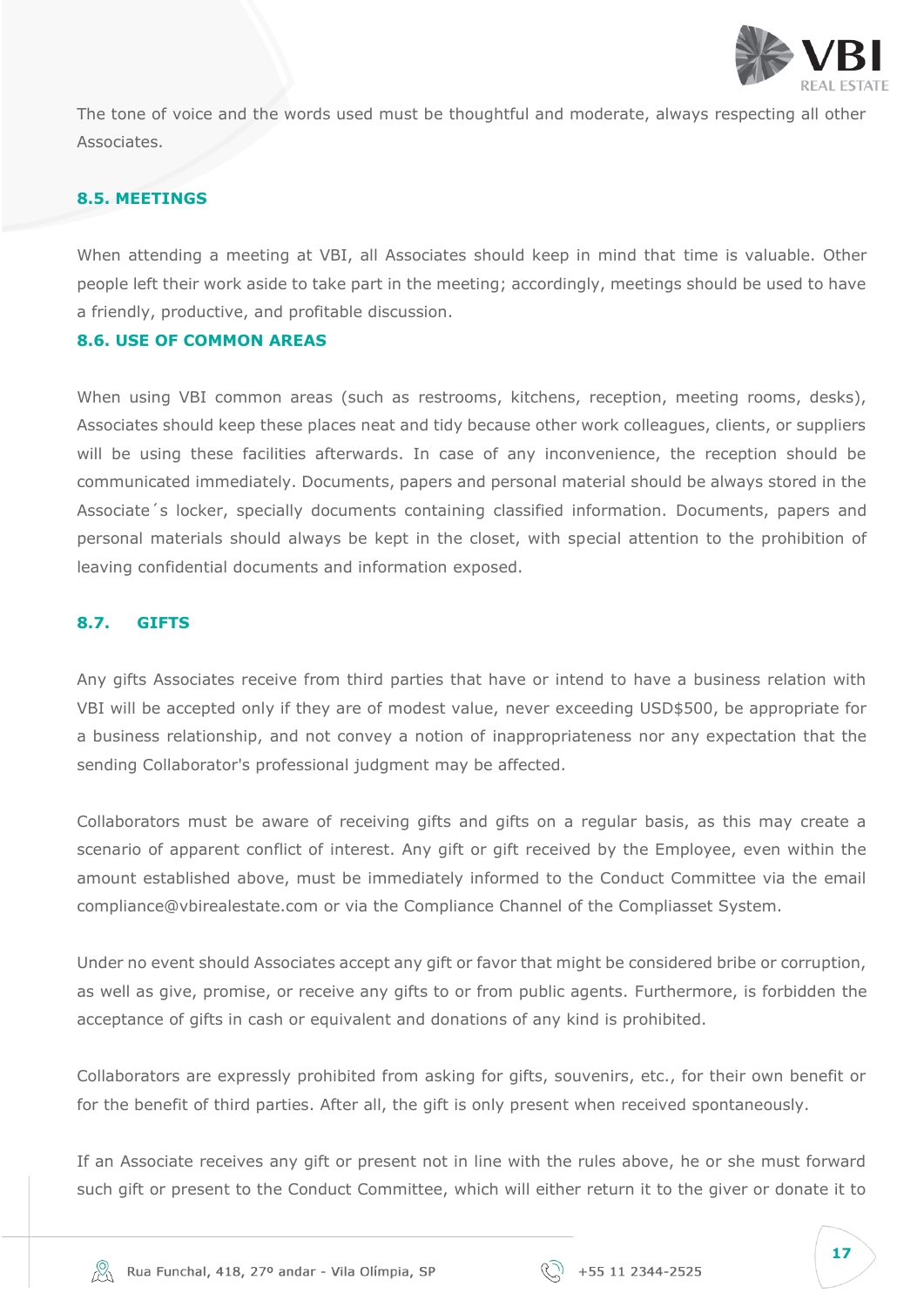

charity.

#### <span id="page-17-0"></span>**8.8. EVENTS**

VBI allows Associates to attend events organized by suppliers or service providers, in the condition that (i) the event is of interest to VBI; and (ii) attendance has been approved by the respective manager and by the Conduct Committee.

They are not appropriate events and therefore are prohibited under this Code and must be immediately denied:

(i) Entertainment that could be considered excessive in the context of the business occasion;

- (ii) "Adult" entertainment or any type of event involving nudity or obscene behavior;
- (iii) Accept entertainment knowing that the person offering it is not permitted to do so; and

(iv) Entertainment offered, on an exclusive basis, by or for public agents, agents of regulatory and self-regulatory bodies. Events open to the public or to other market participants are not included in this prohibition and must follow the approval standard set forth in this Code.

#### <span id="page-17-1"></span>**8.9. SPONSORSHIPS**

VBI may sponsor or support events related to its business activities or otherwise, provided that (i) they are to the benefit of its business; and (ii) the event does not violate VBI's values; such event and the respective values must be approved in advance by the VBI Board or the Conduct Committee.

#### <span id="page-17-2"></span>**8.10. BUSINESS MEALS**

Business meals with third parties are possible, provided that the cost of the expenses is moderate, compatible with the people involved and/or the context of such meals.

Exclusively for the purposes of the business, VBI can bear the costs of meals, transportation, and lodging for its clients, shareholders and investors.

The cost of the expenses is moderate, compatible with the people involved and/or the context of such events.

For legitimate business purposes only, VBI may bear meal, transportation and accommodation costs for its customers, shareholders and investors.

The amount of expenditure must be moderate, compatible with the people involved and /or the

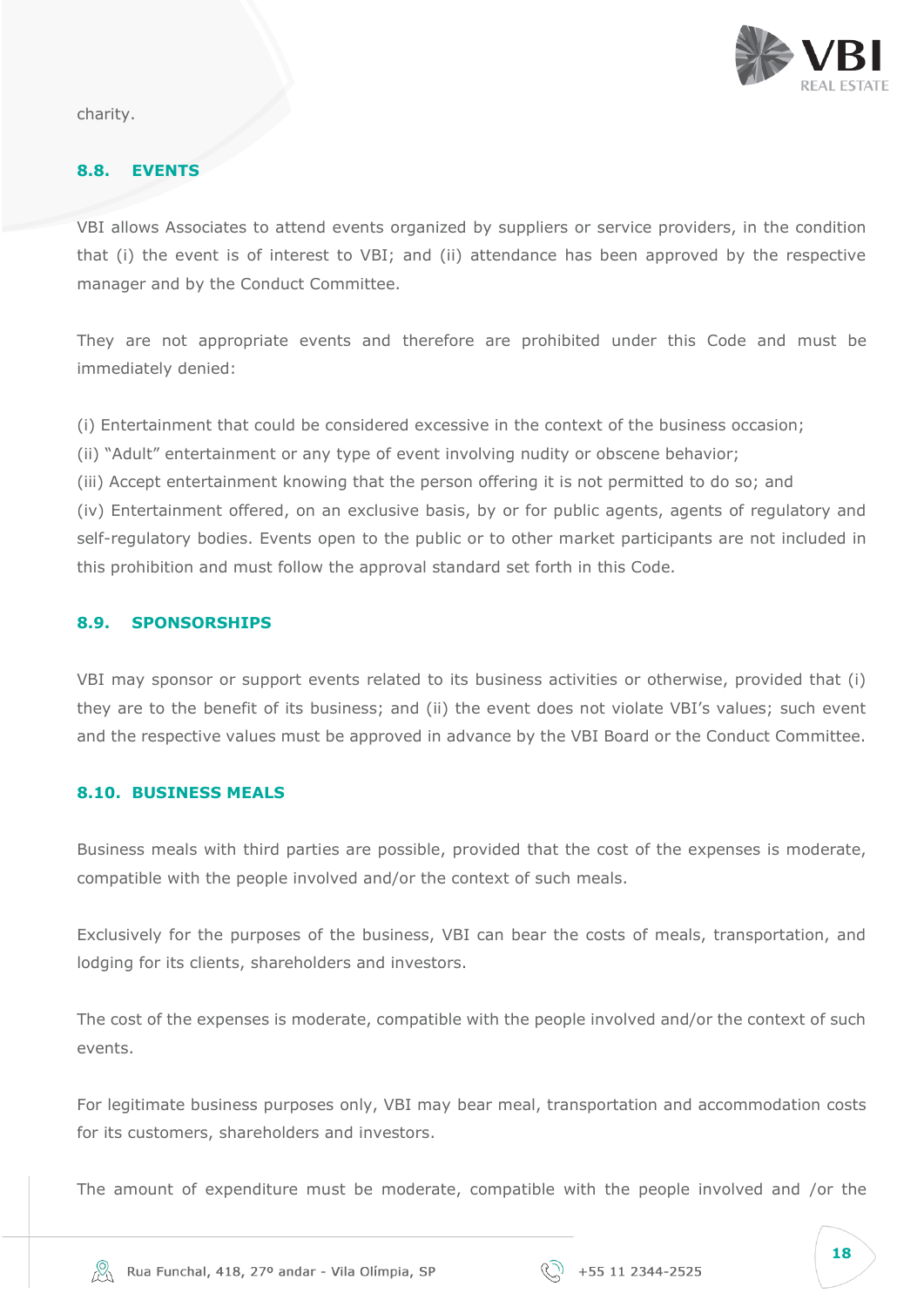

context of its realization, such parameter of values must be previously approved by the Conduct Committee.

#### <span id="page-18-0"></span>**8.11. PRODUCTS FOR TESTING AND SAMPLES**

Products received from suppliers, service providers, or partner companies as samples for review or commercial test should remain within VBI and returned to such companies after review.

The Collaborator must inform the Conduct Committee of both the receipt and the return of these products.

#### <span id="page-18-1"></span>**9. CONFLICTS OF INTEREST**

This topic aims to identify (i) situations that can be characterized as causing or potential causes of conflict of interest related to the activities performed by VBI; (ii) the mechanisms adopted to mitigate each of them; (iii) how to handle cases of conflict of interest; and (iv) form of disclosing to clients of situations that may affect the independence and impartiality of VBI's performance and, consequently, jeopardize its fiduciary duty.

VBI Associates are advised to act with honesty and integrity to prevent any relationships or activities that could create, or appear to create, a conflict between their personal interests and those of VBI or its administered portfolios.

Associates must perform the duties of their jobs considering the best interest of VBI and its clients, free from the influence of any personal considerations and relationships.

In order to avoid conflicts of interest and maintain the transparency in their internal and external relationships, Associates must not:

(i) Use their position or name of VBI (and that of its clients), within and without the workplace, to secure any privileges of any nature for themselves or for third parties;

(ii) Use their position to determine or influence the hiring of individuals who are close to them, including family members and business partners;

(iii) Carry out or influence VBI negotiation activities with companies owned, directed, or represented by, whether directly or indirectly, any individual close to such Associate, whether family member of close friend;

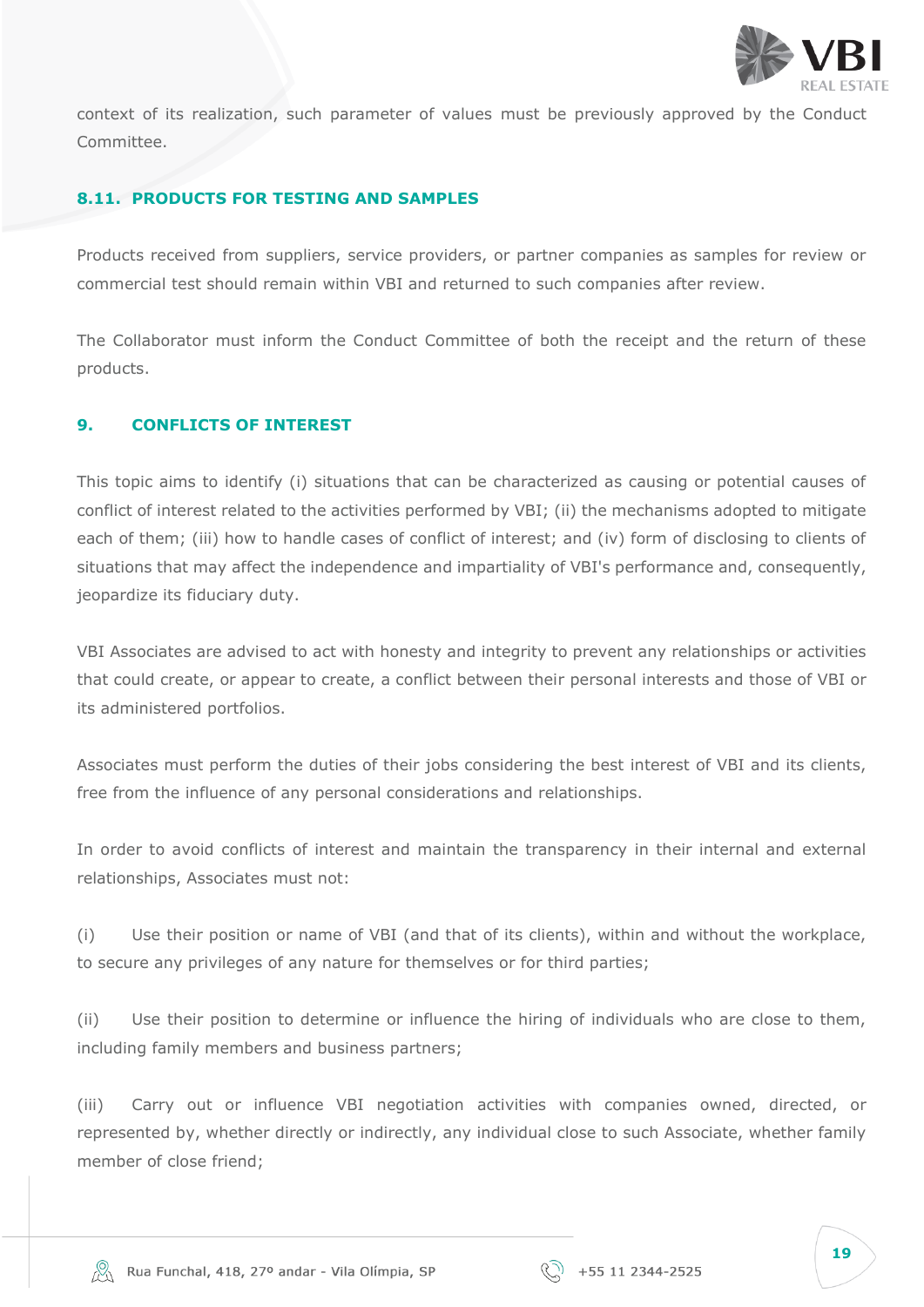

- (iv) Be a direct or indirect partner or representative of suppliers, clients, partners, or competitors;
- (v) Perform other professional activities during their VBI workhours;

(vi) Perform any acts to their own benefit or to the benefit of VBI in detriment of the interest of VBI clients, except if such act is expressly approved by the clients that could possibly be harmed, always in compliance with applicable laws, subject to any other requirements that may be required by the applicable regulations; and

(vii) Perform any acts to the benefit of a VBI client in detriment of the interest of other clients, except if such act is expressly approved by the clients that could possibly be harmed.

In case any of the situations above takes place, Associates must immediately report to the Conduct Committee, as provided under Item 14 below, decide on the best course of action in that particular case.

Employees must avoid private investments that represent, or have the potential to represent, conflicts of interest or risks to VBI, as described in the Personal Investment Policy.

However, if any Employee, at the time of joining the VBI, is a partner of another company, active or not, for the purpose of mitigating any potential conflict of interest, he/she must inform the Compliance area about the detailed information of said legal entity and will evaluate whether the Employee's permanence as a partner is possible or constitutes a conflict scenario with VBI's activities. If there is a conflict, the case will be taken for deliberation by the VBI Investment Committee, which will issue an opinion with the appropriate actions to be taken.

In order to make their own investments in companies' interests, in the course of their relationship with VBI, as provided for in the Personal Investment Policy, the Collaborator must request prior written authorization from the VBI Investment Committee.

The VBI Investment Committee may deny approval of these requests whenever it believes, in its sole discretion, that such activities pose a risk or conflict of interest to VBI. Likewise, the Manager may request the immediate termination of external activities.

Aiming at absolute physical, systemic and functional segregation, the Employee who holds interests in other companies, duly authorized by the VBI Investment Committee in the manner described above, is aware that the exercise of any activity that is not related to VBI in the space and in the use of VBI's systems, under penalty of dismissal or dismissal for just cause of the Collaborator, or termination of the corporate relationship.

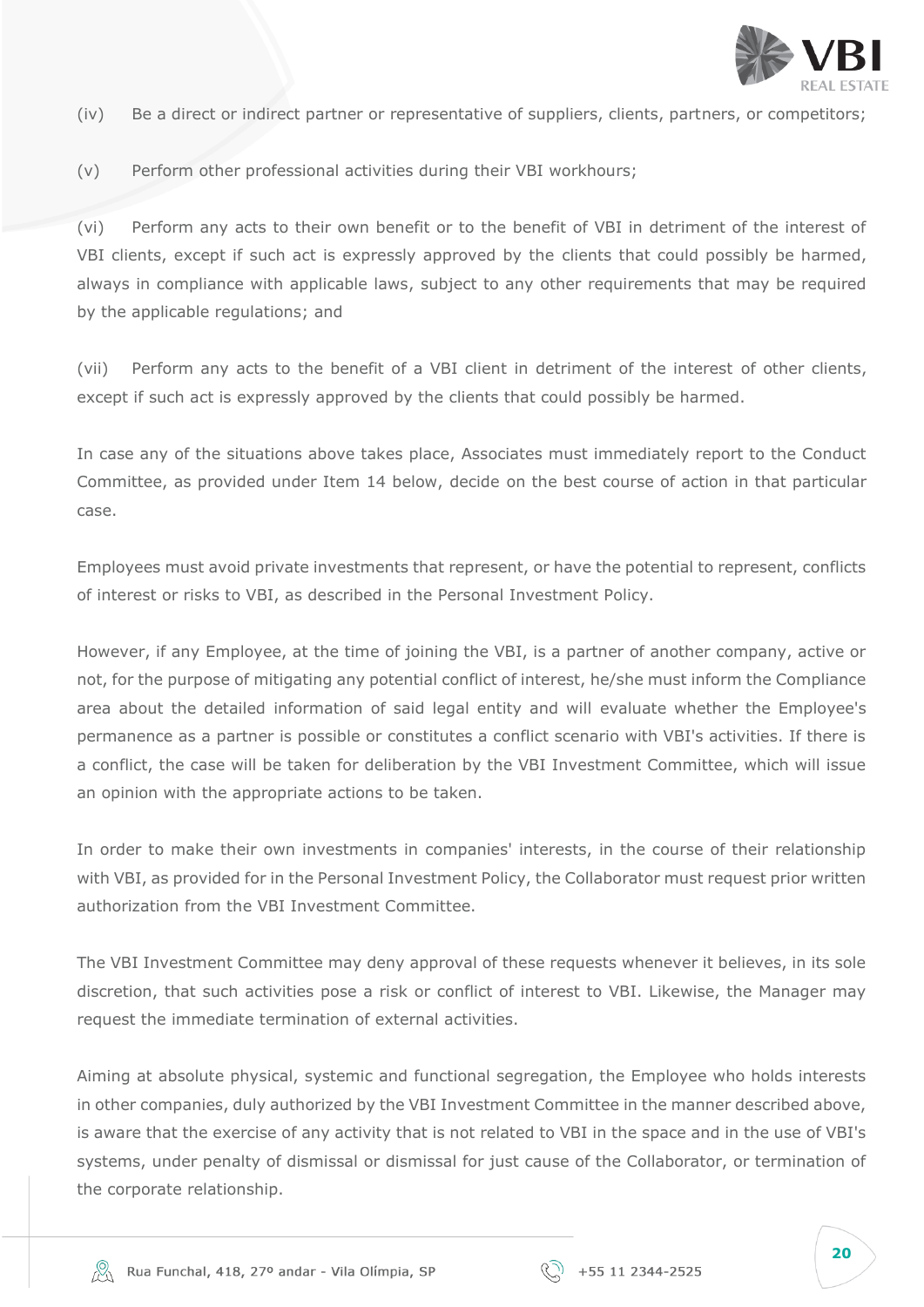

#### **9.1. SOFT DOLLAR**

The soft dollar practice consists of offering economic benefits, always of a non-monetary nature, granted to asset managers as a result of directing the transactions of investment funds under their management to certain securities brokerages, especially due to the volume of business channeled to it. In this way, managers receive a "credit" in soft dollars, which they can use to obtain these benefits.

#### **9.1.1 GUIDELINES FOR USING SOFT DOLLAR AGREEMENTS**

As a general rule, the VBI does not enter into agreements commonly known as soft dollars to obtain credits of a non-pecuniary nature. However, VBI may use, for the benefit of the investment funds under its management, some products and services offered by brokerage firms to its institutional clients, without this representing an increase in commissions paid by VBI to brokerage firms, such as:

- System for providing market and news data;
- Software to aid in the analysis and management of the funds under management;
- Economic analysis services;
- Securities analysis services
- Corporate access services, including access to "expert networks" or industry experts; and
- "Introducing investors" services.

#### <span id="page-20-0"></span>**10. CORPORATE RISK MANAGEMENT AND ETHICS**

VBI demonstrates its commitment to follow best market practices in pursuing its strategic objectives. Accordingly, VBI designs and maintains Corporate Risk Management and Ethics practices that comprise a set of procedures and controls, which identify, prevent, and remedy errors, deficiencies, and non-conformities in processes, technology, or people that prevent the company from achieving its objectives.

In this regard, Associates must:

(i) Maintain and perform a set of procedures and internal controls and show evidence of their compliance when carrying out their work;

(ii) Properly maintain all records and reports in accordance with applicable law, rules, policies, and internal guidelines;

(iii) Provide accurate and complete information, with a degree of detail that reflects the

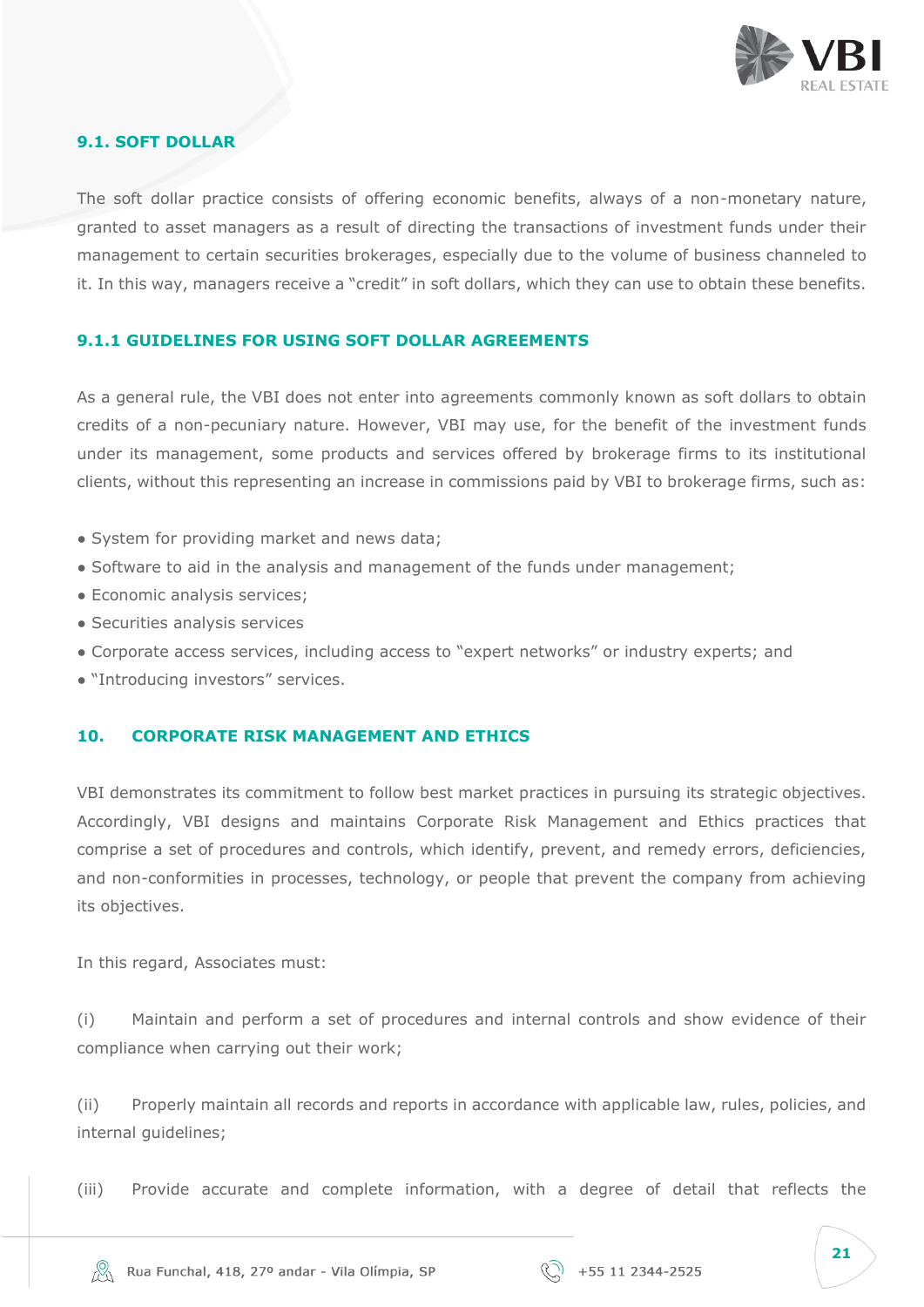

transparency of VBI's operations;

(iv) Prepare financial statements that comply with the law and follow fundamental accounting principles, accurately representing the financial situation of VBI and its subsidiary companies;

(v) Cooperate with internal and external auditors, public authorities, and government officials, providing the necessary information within the time agreed;

VBI adopts controls for preventing money laundering and fighting terrorism financing, strictly complying with applicable laws, as described in VBI´s Money Laundering and the Financing of Terrorism Prevention Policy, which must be known to and complied with by all Associates.

#### <span id="page-21-0"></span>**11. TERM**

This Code will become effective on the date it is published and will remain in effect for an undetermined term.

This Code revokes and replaces all prior versions and any other prior provisions in any other documents contrary to the provisions in this Code regarding this subject matter.

This Code will be reviewed as necessary at least every two years by the Conduct Committee and anytime it is appropriate or required under superseding law or regulations. The recommendations for updating this Code will be submitted for approval by the VBI partners, pursuant to the VBI Manual Rules, Procedures and Internal Controls.

#### <span id="page-21-1"></span>**11.1. COMMUNICATION**

This Code as well as any changes will be communicated to all Associates of VBI as of the date it becomes effective.

VBI will provide copies of this Code to all supervisory authorities (including but not limited to CVM and ABVCAP, as applicable) whenever asked, in accordance with applicable law and regulations through the Compliasset System.

# <span id="page-21-2"></span>**12. STATEMENT OF COMMITMENT**

Each VBI Associate will receive an individual Statement of Commitment under which they will adhere to the entire content of this Code, as well as any later changes. This Statement of Commitment, whose sample is reproduced in Annex I of this Code, must be filled and signed by the Associate and turned

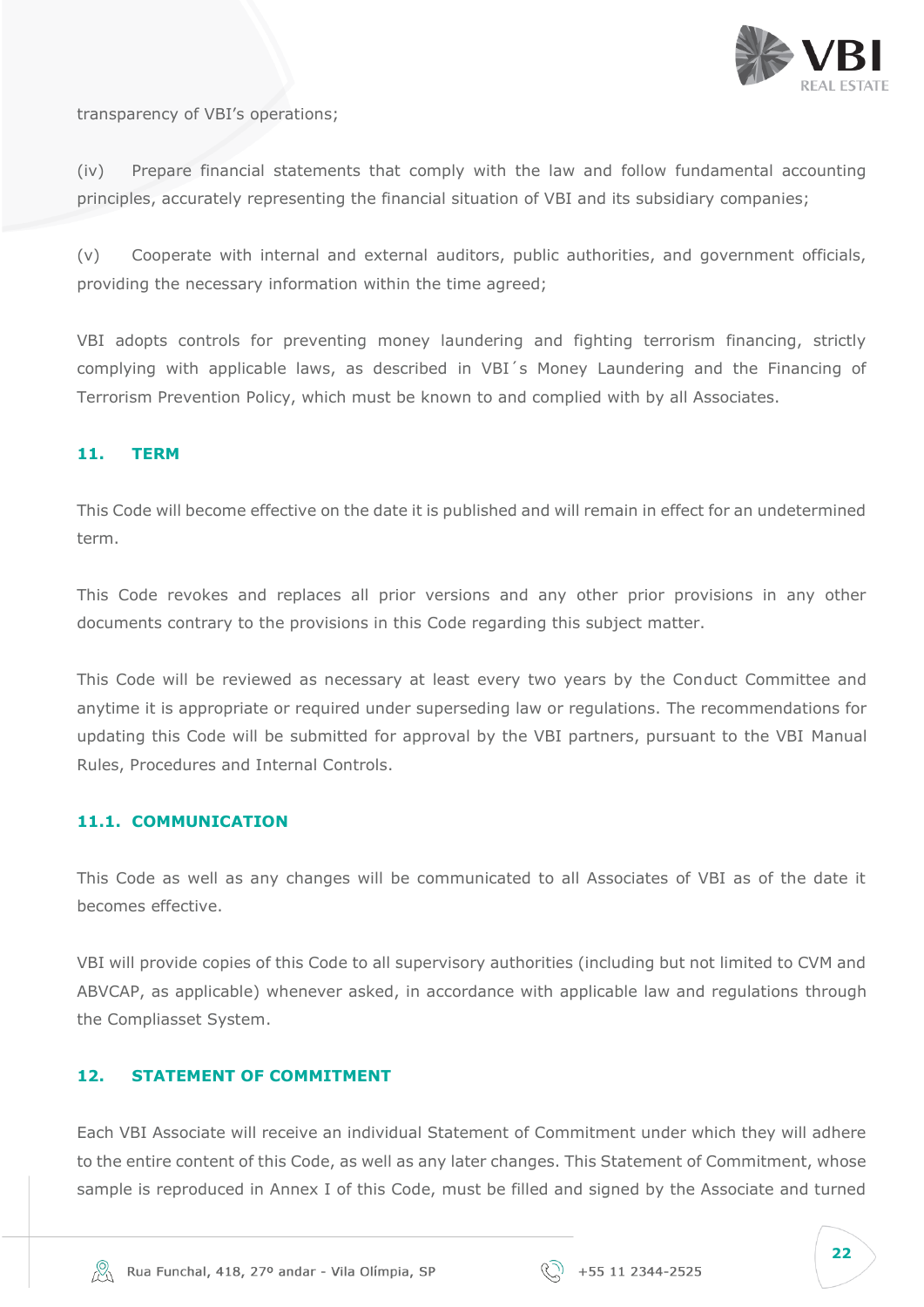

in to the Personnel Department when the Associate is hired.

This Code is part of the rules that guide the work relationship of VBI Associates, who by signing the Statement of Commitment will agree with the rules determined in the Manual.

#### <span id="page-22-0"></span>**13. PENALTIES**

Non-compliance with any of the rules listed hereunder and those included in the individual employment contract and other VBI verbal or written rules will be deemed a breach of contract and will subject such an Associate to applicable penalties, including formal warning, suspension, termination of the employment contract, or other disciplinary action and/or civil or criminal action.

To the extent allowed under the law, VBI will not be responsible before any third parties for Associates who have violated the law or committed violations in the performance of their duties. In case VBI is penalized or has a loss of any nature as a result of the actions of its Associates, VBI may exercise its rights of redress or indemnity against the parties responsible.

# <span id="page-22-1"></span>**14. QUESTIONS AND GUIDANCE**

Regarding this Code, any request involving clarification or guidance by the Conduct Committee must be emailed to [compliance@vbirealestate.com](mailto:compliance@vbirealestate.com) or through the Compliance Channel of the Compliasset System.

#### <span id="page-22-2"></span>**15. WHISTLEBLOWER CHANNEL**

In line with anti-corruption rules and best practices, VBI has adopted the Compliasset System's own Whistleblower Channel, in which the communication may be anonymous or identified, at the discretion of the whistleblower.

Complaints through this Channel will be received and forwarded to the Conduct Committee without the identification of the Employee who has chosen to make the anonymous complaint. If identified, the Collaborator may be contacted for assistance in investigations and/or feedback.

Having identified themselves or maintained anonymity, the Collaborator's confidentiality is guaranteed, and any form of retaliation is absolutely prohibited.

Thus, all Collaborators are responsible for informing the Conduct Committee, through the e-mail address indicated above or through this Whistleblowing Channel, of any suspected cases of illegal activities, conduct in bad faith, violations of rules, internal policies and procedures, with the

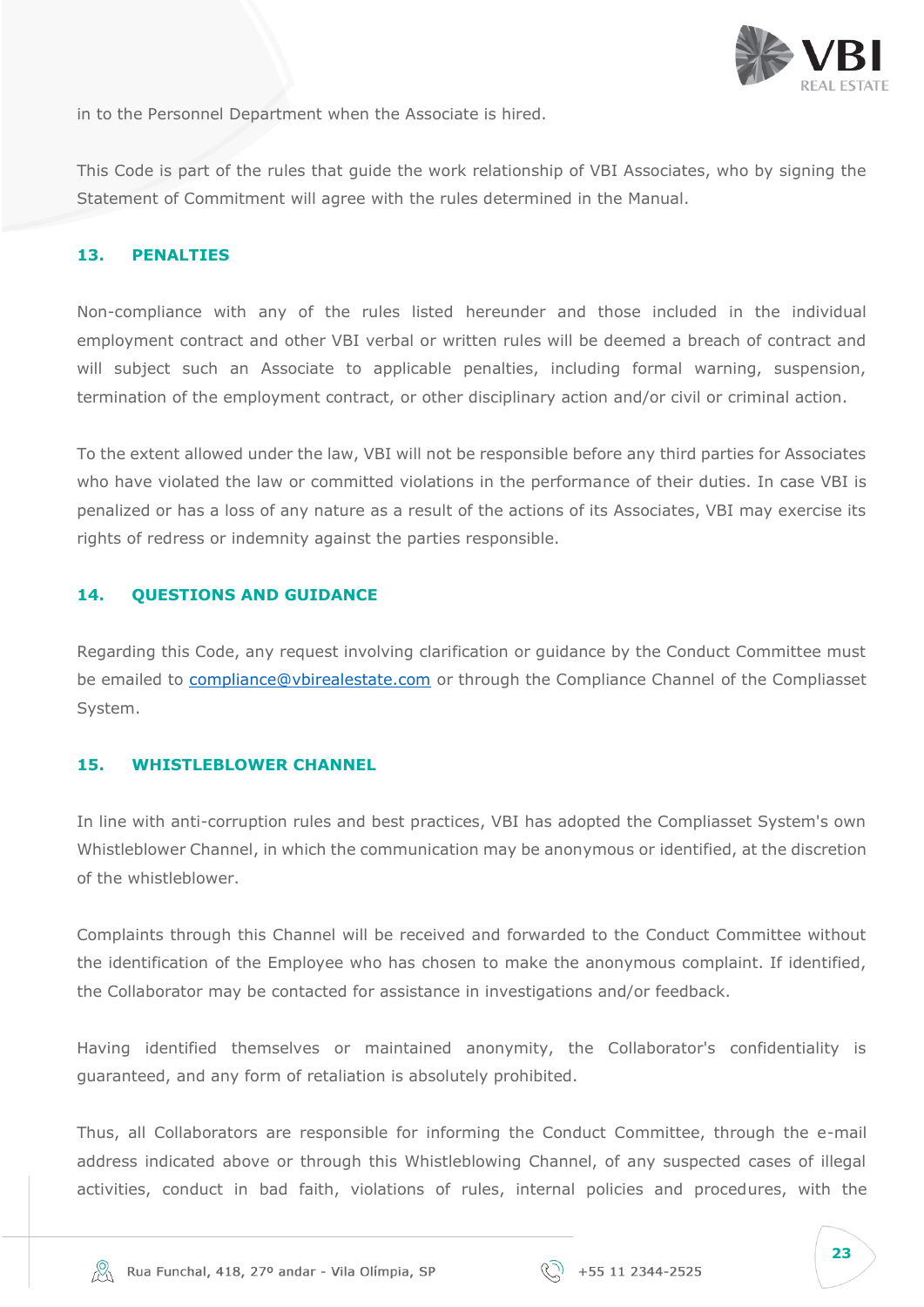

confidentiality of the source being protected.

# **16. HISTORIC REVIEW**

The chart below indicates the historic review of this Code:

| <b>VERSION</b> | <b>APPROVAL DATE</b>              |
|----------------|-----------------------------------|
|                | April, 24 <sup>™</sup> , 2017     |
|                | December, 16 <sup>th</sup> , 2020 |
|                | July, 12th, 2021                  |

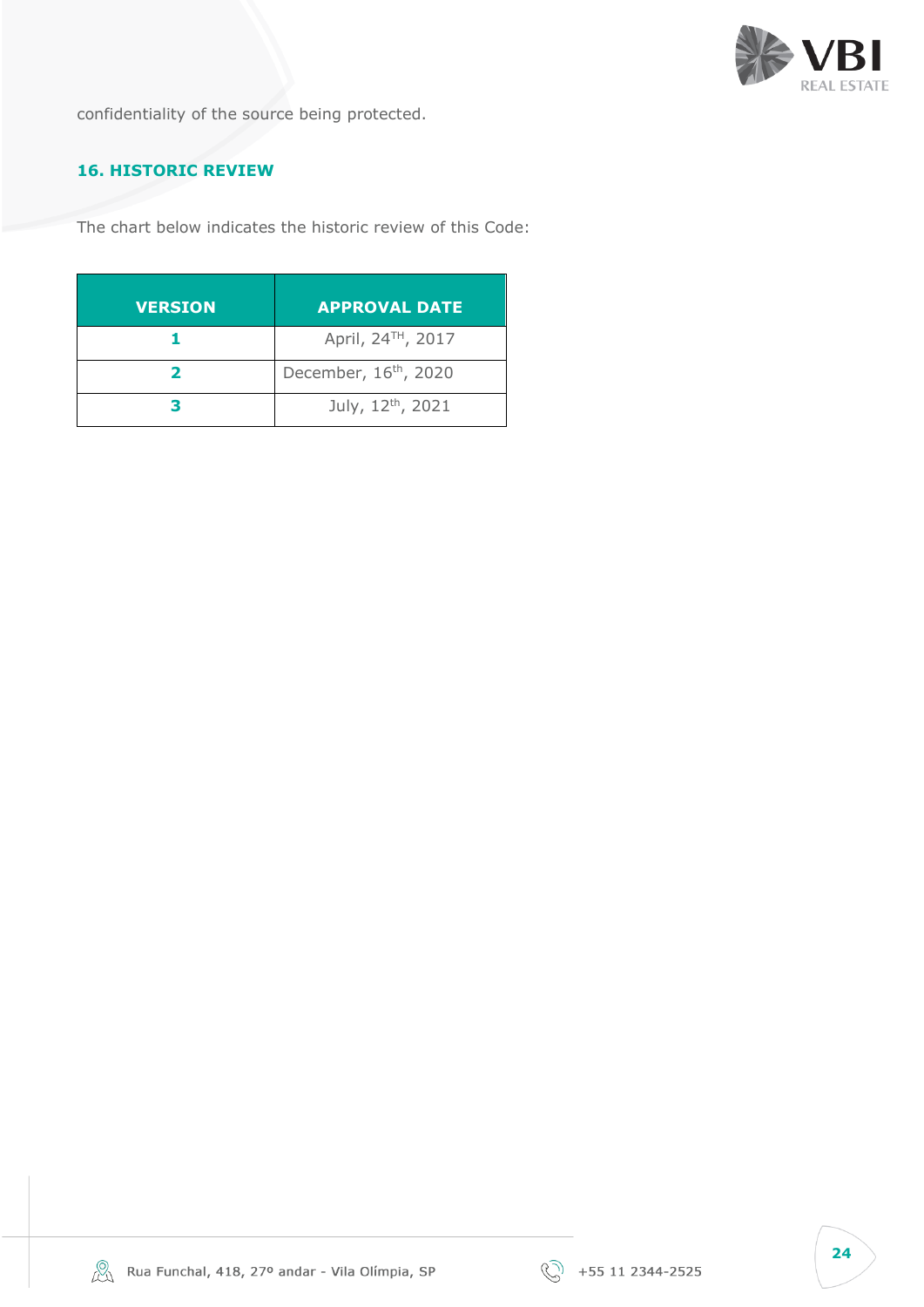

#### **ANNEX I – STATEMENT OF COMMITMENT**

<span id="page-24-0"></span>

| Name:            |                   |         |
|------------------|-------------------|---------|
| Area:            | Position:         |         |
| Personal ID no.: | Personal ID type: | CPF/MF: |

I hereby declare that I have received and are familiar with the contents of VBI's Code of Ethics and Conduct (the "Code"), and that promise to fully comply with this Code, at the penalty of punitive penalties and termination penalties specified in the Code, in my employment contract, and/or under applicable law.

I am aware that I must report to the Conduct Committee, using the corporate channels named in the Code, any situations I become aware of that violate the Code.

Statement on conflicts of interest

Please complete the fields informing actual or potential conflicts of interest with the businesses or clients of VBI, before signing and returning it to Human Resources.

**I.** Please indicate name of any suppliers, service providers, partners, or VBI clients of which you or spouses or partners, ascendants or descendants are partners, officer, executive, negotiator, commercial representative, or hold any position with decision power:

Name of related individual or company:

Nature of the association:

**II.** Please name any other facts or situations that may produce a conflict of interest with VBI or any of its clients and which have not been named in the prior items:

Name of related individual or company:

Nature of the association or description of the fact or situation, as applicable: